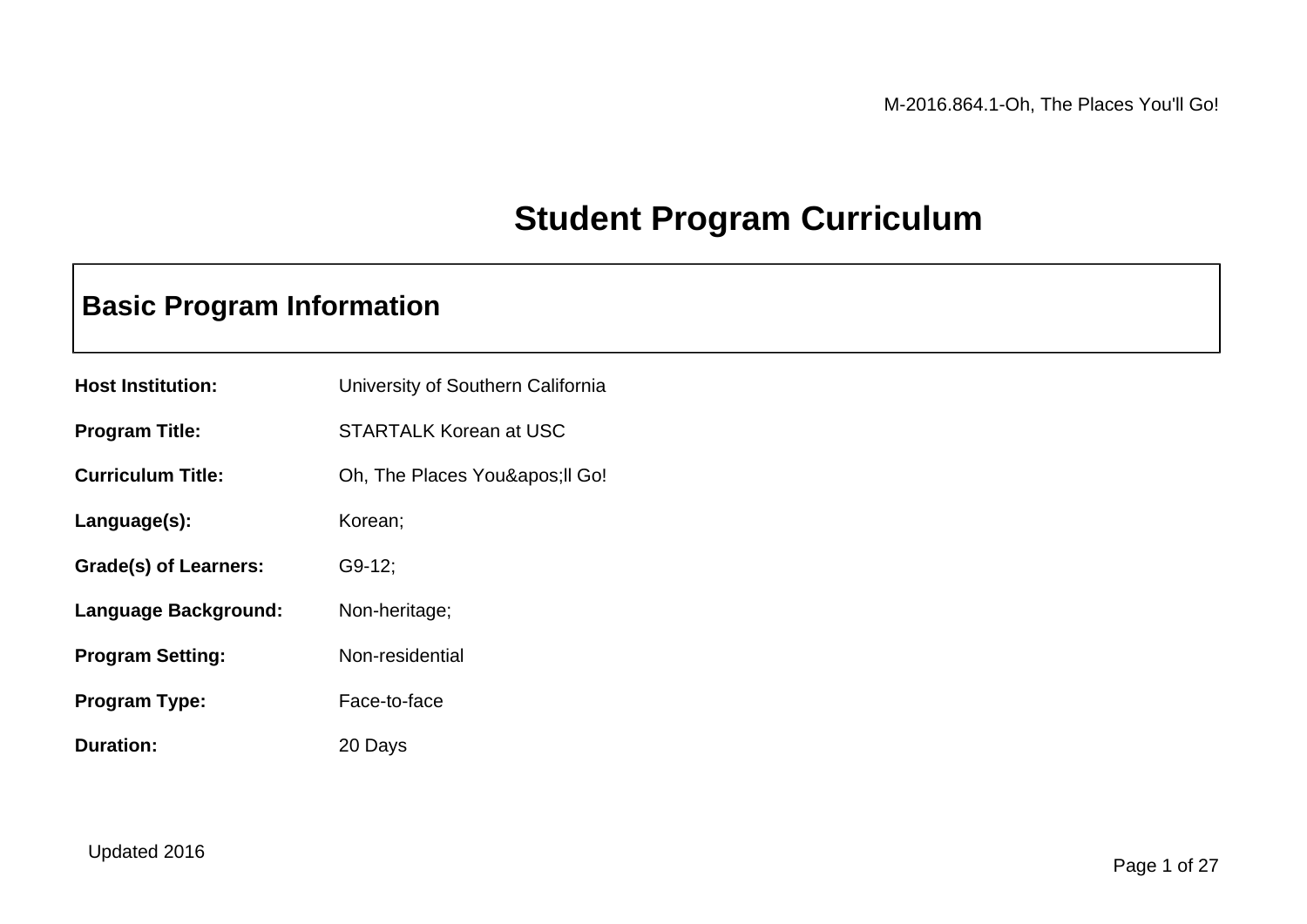M-2016.864.1-Oh, The Places You'll Go!

**Contact Hours:** 90 Hours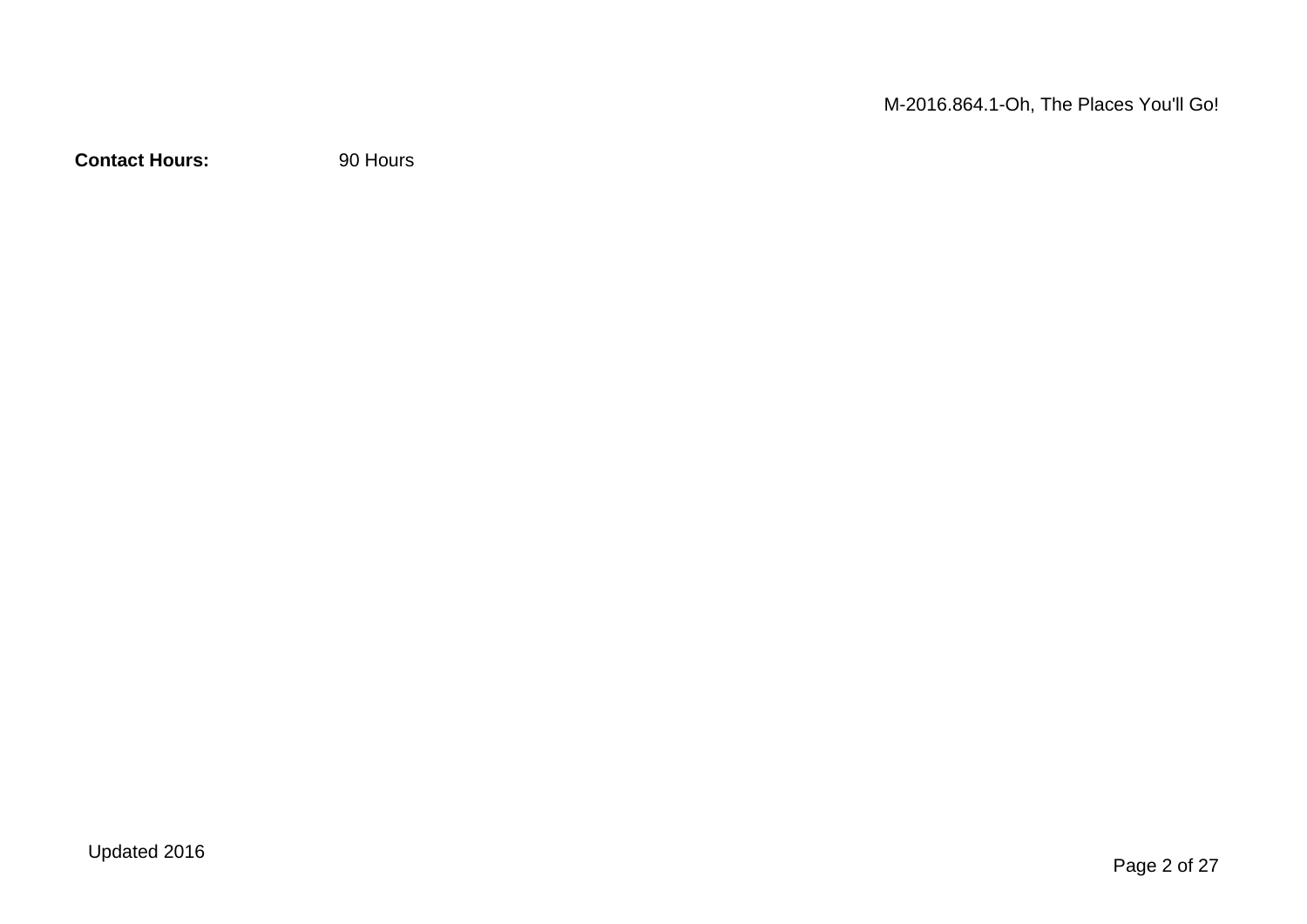# **STAGE 1: What will learners be able to do with what they know by the end of the program?**

#### **Target Proficiency/Target Performance**

#### **Target Proficiency Level (by end of program):**

Novice Range

#### **Target Performance Level(s) (during and by end of program):**

Novice Mid, Novice High

#### **Program Overview and Theme**

The overarching theme of our program will be 'travel.' We will adopt one of STARTALK model curricula, 'Oh, the places you will go!' and modify our curriculum to make it appropriate for our target language and culture as well as the age and proficiency level of our target students: Students will plan a family trip to Seoul, the capital city of Korea, where the target language is spoken. Working in small groups,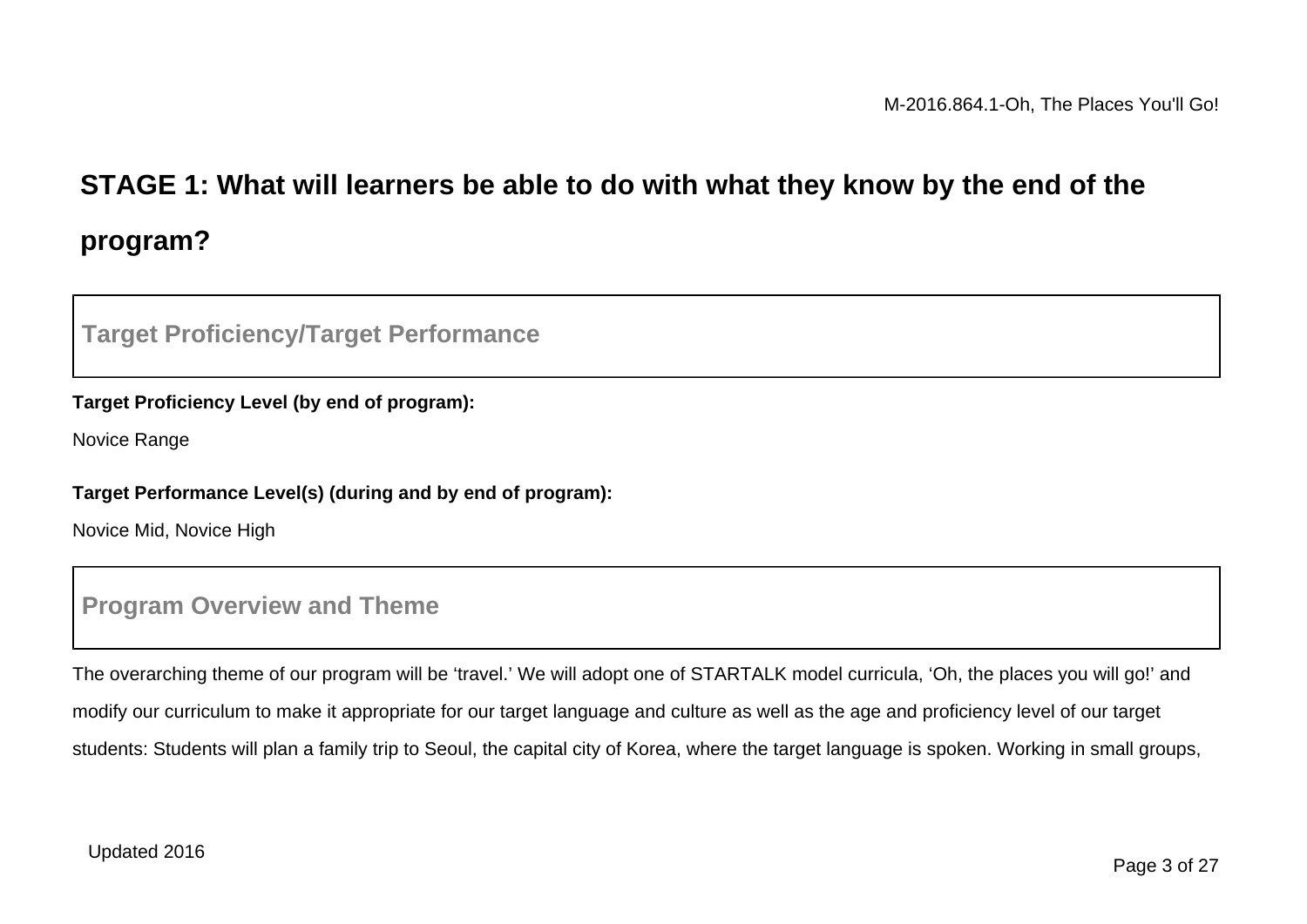students will select their destinations and make preparations for their trip. Students will begin with practicing greetings and introducing themselves to Korean native speakers they encounter during the trip, using culturally appropriate register, titles, courtesy expressions, and gestures. In addition, they will gather information about the destinations, e.g., location and geographic features (mountains, river, ocean, etc.), landmarks, and major cultural events, to determine what to do in the city and what to prepare for the trip. They will set a date for the trip and plan a schedule that outlines tasks that need to be completed prior to the trip (i.e., creating an itinerary, packing suitcases, and planning how to travel within the city). After students have collected the information and completed each of the steps involved in planning the trip, they will use the information to prepare a multimedia presentation to convince other family members to agree on their chosen destinations and the trip.

#### **Learning Goals**

| NCSSFL-ACTFL Global Can-Do Benchmarks                              | <b>Program Can-Do Statements or</b>   |  |
|--------------------------------------------------------------------|---------------------------------------|--|
| Be sure to label the mode and proficiency level of each statement. | <b>NCSSFL-ACTFL Can-Do Statements</b> |  |
| <b>Interpersonal Communication</b>                                 |                                       |  |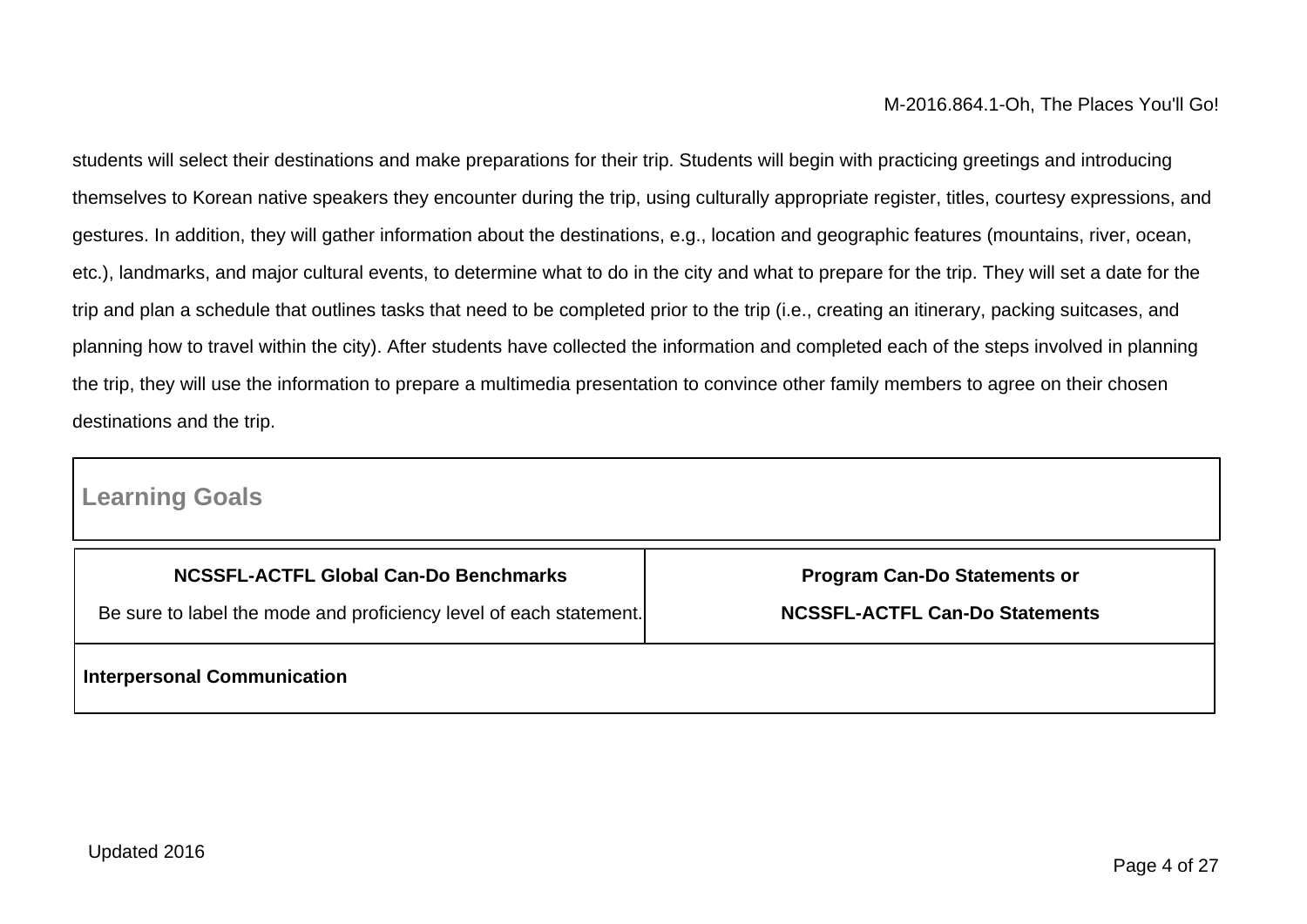| (Novice Mid: I can communicate on very familiar topics using<br>a variety of words and phrases that I have practiced and<br>memorized. )(Novice High: I can communicate and exchange<br>information about familiar topics using phrases and simple<br>sentences, sometimes supported by memorized language. I can<br>usually handle short social interactions in everyday situations by<br>asking and answering simple questions.) | 1. I can greet people I meet on my trip using memorized phrases,<br>proper register, and appropriate cultural gestures.<br>2. I can exchange some personal information, such as my name,<br>age, birthday, where I live.<br>3. I can exchange information about the cities that I know and the<br>one I woud like to visit, with the help of visuals. |  |                                                                                                                                                                                  |  |
|------------------------------------------------------------------------------------------------------------------------------------------------------------------------------------------------------------------------------------------------------------------------------------------------------------------------------------------------------------------------------------------------------------------------------------|-------------------------------------------------------------------------------------------------------------------------------------------------------------------------------------------------------------------------------------------------------------------------------------------------------------------------------------------------------|--|----------------------------------------------------------------------------------------------------------------------------------------------------------------------------------|--|
|                                                                                                                                                                                                                                                                                                                                                                                                                                    |                                                                                                                                                                                                                                                                                                                                                       |  | 4. I can ask and respond to some simple questions about Seoul,<br>such as the location, landmarks, food, weather, geographical<br>features (i.e., mountain, river, ocean, etc.). |  |
|                                                                                                                                                                                                                                                                                                                                                                                                                                    |                                                                                                                                                                                                                                                                                                                                                       |  |                                                                                                                                                                                  |  |

### **Interpretive Listening**

| (Novice Mid: I can often understand words, phrases, and simple | 5. I can recognize and sometimes understand basic information |
|----------------------------------------------------------------|---------------------------------------------------------------|
| sentences related to everyday life.)                           | conveyed by words and phrases that I have memorized.          |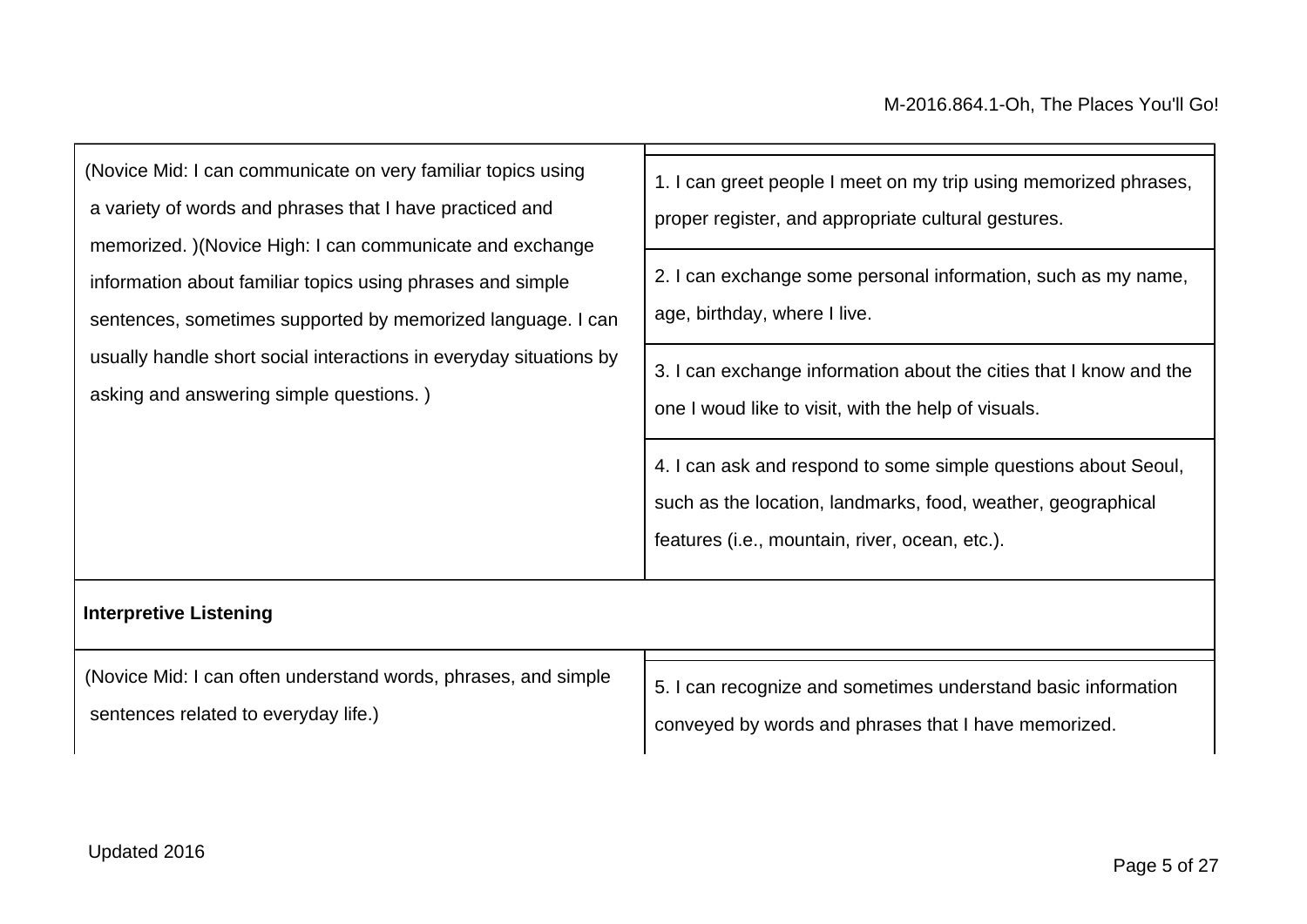|                                                                                                                                             | 6. I can sometimes understand simple questions or statements on<br>familiar topics related to biographical information.                                                                                        |
|---------------------------------------------------------------------------------------------------------------------------------------------|----------------------------------------------------------------------------------------------------------------------------------------------------------------------------------------------------------------|
|                                                                                                                                             | 7. I can understand simple information about the target city when<br>presented with maps, pictures, and graphs.                                                                                                |
| <b>Interpretive Reading</b>                                                                                                                 |                                                                                                                                                                                                                |
| (Novice Mid: I can recognize some letters or characters. I can<br>understand some learned or memorized words and phrases when<br>$l$ read.) | 8. I can recognize words, phrases, and characters with the help of<br>visuals.                                                                                                                                 |
|                                                                                                                                             | 9. I can recognize words, phrases, and characters when I<br>associate them with things I already know. I can sometimes<br>understand short, simple descriptions with the help of maps,<br>pictures, or graphs. |
| <b>Presentational Speaking</b>                                                                                                              |                                                                                                                                                                                                                |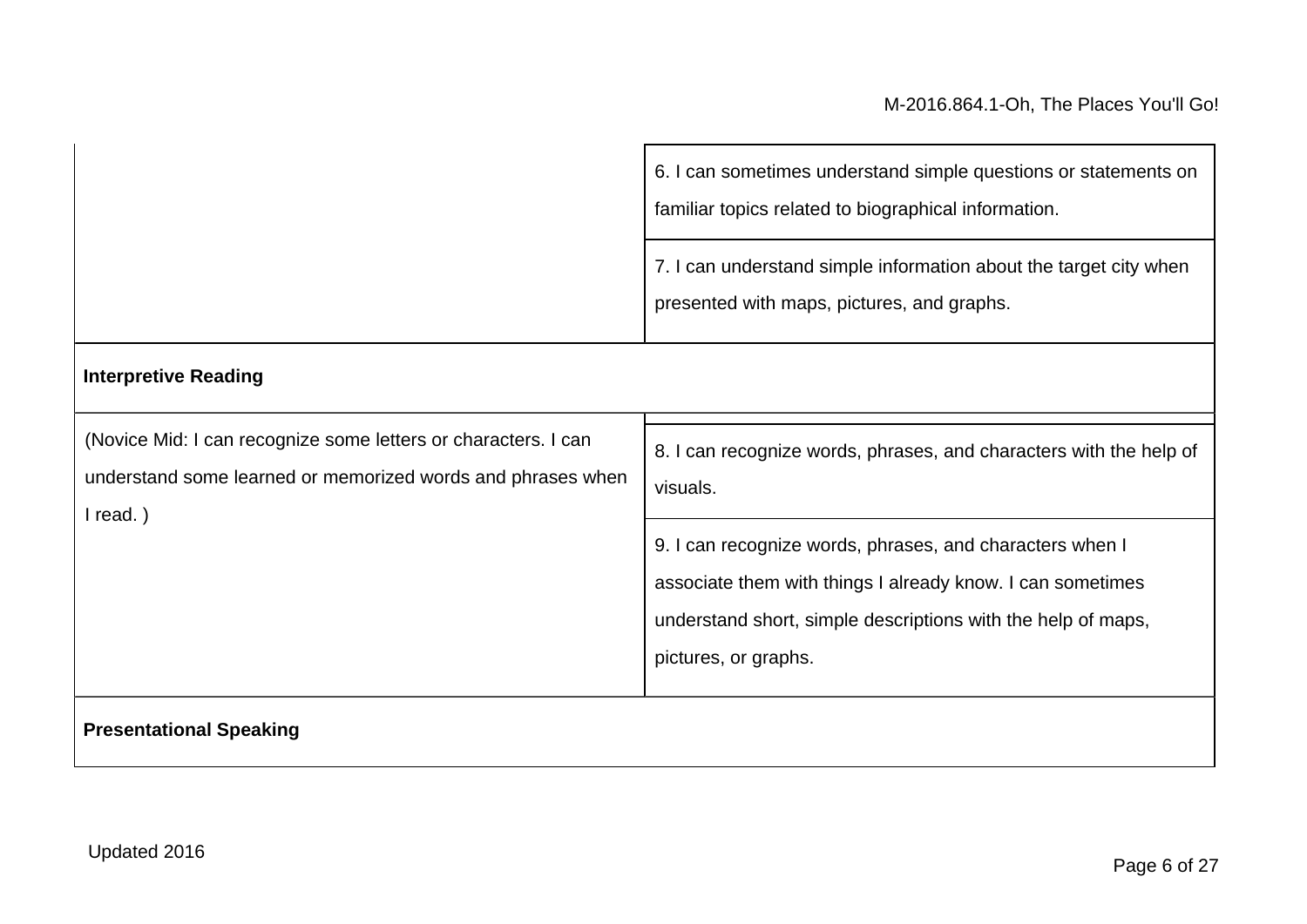| (Novice Mid: I can present information about myself and some<br>other very familiar topics using a variety of words, phrases, and                                    | 10. I can state my name, age, where I live, and my travel<br>destination.                                                     |  |
|----------------------------------------------------------------------------------------------------------------------------------------------------------------------|-------------------------------------------------------------------------------------------------------------------------------|--|
| memorized expressions. ) (Novice High: I can present basic<br>information on familiar topics using language I have practiced<br>using phrases and simple sentences.) | 11. I can state some weather expressions, name the seasons that<br>pertain to the regions I will visit in the target country. |  |
|                                                                                                                                                                      | 12. I can identify the location of the target city, using memorized<br>expressions.                                           |  |
|                                                                                                                                                                      | 13. I can name landmarks and cultural products (e.g., food and<br>events) from the pictures of the city.                      |  |
| <b>Presentational Writing</b>                                                                                                                                        |                                                                                                                               |  |
| (Novice Mid: I can write lists and memorized phrases on familiar<br>topics.)                                                                                         | 14. I can fill out a form with some basic personal information when<br>applying for a passport/visa.                          |  |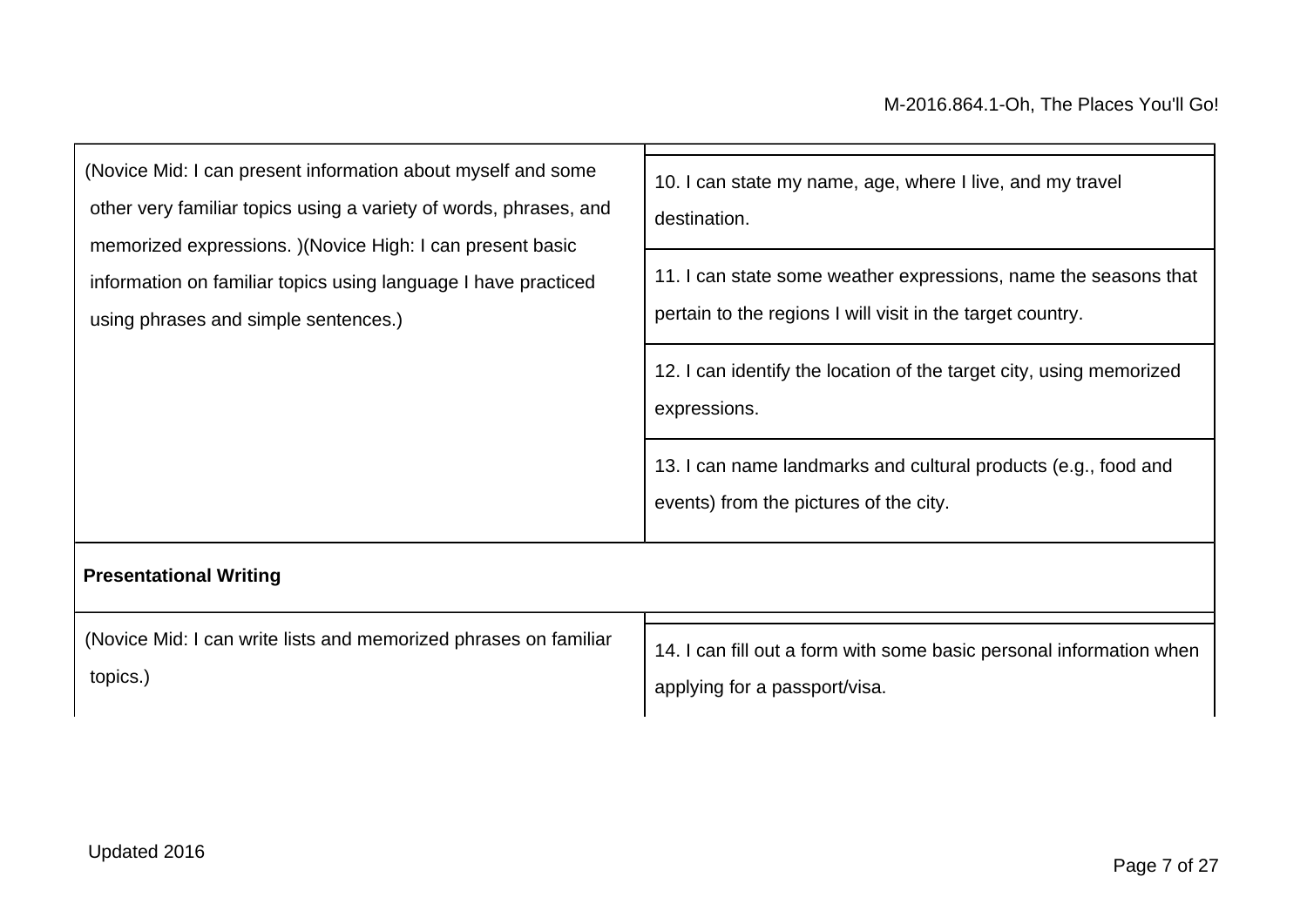| 15. I can make a simple schedule for the trip to the city I would like<br>to visit. |  |
|-------------------------------------------------------------------------------------|--|
| 16. I can write captions about the pictures of the select city.                     |  |
| 17. I can prepare a packaging list for the things I will bring with<br>me.          |  |
|                                                                                     |  |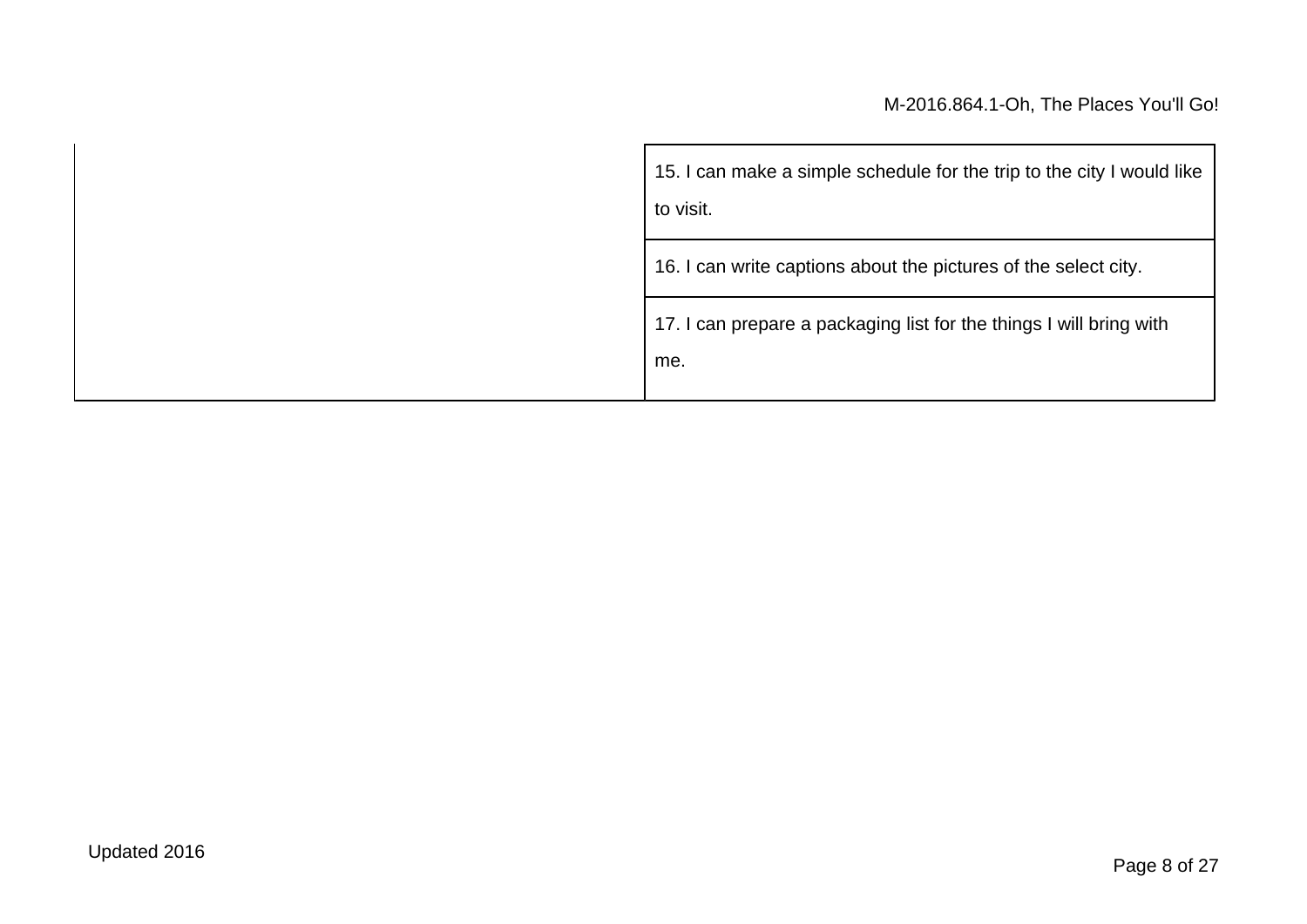# **STAGE 2: How will learners demonstrate what they can do with what they know by the end of the program?**

| <u>oullillauve Lelivi Illalive Assessilielit</u>                                                                   |                                                                                                                                               |                                                                                                                                                                                                                             |  |
|--------------------------------------------------------------------------------------------------------------------|-----------------------------------------------------------------------------------------------------------------------------------------------|-----------------------------------------------------------------------------------------------------------------------------------------------------------------------------------------------------------------------------|--|
| <b>INTERPRETIVE TASK</b>                                                                                           | <b>INTERPERSONAL TASK</b>                                                                                                                     | <b>PRESENTATIONAL TASK</b>                                                                                                                                                                                                  |  |
| Learners understand, interpret,<br>and analyze what is heard, read,<br>or viewed on a variety of topics.           | Learners interact and negotiate<br>meaning in spoken, or written<br>conversations to share information,<br>reactions, feelings, and opinions. | Learners present information, concepts,<br>and ideas to inform, explain, persuade,<br>and narrate on a variety of topics using<br>appropriate media and adapting to various<br>audiences of listeners, readers, or viewers. |  |
| Students can view a video clip of<br>select regions in Korea and match the<br>descriptions to corresponding images | Students participate in a travel fair.<br>They have images and realia from<br>a region they plan to visit and meet                            | Students will make a multimedia<br>presentation to convince other family<br>members to agree on their chosen                                                                                                                |  |

**Summative Performance Assessment**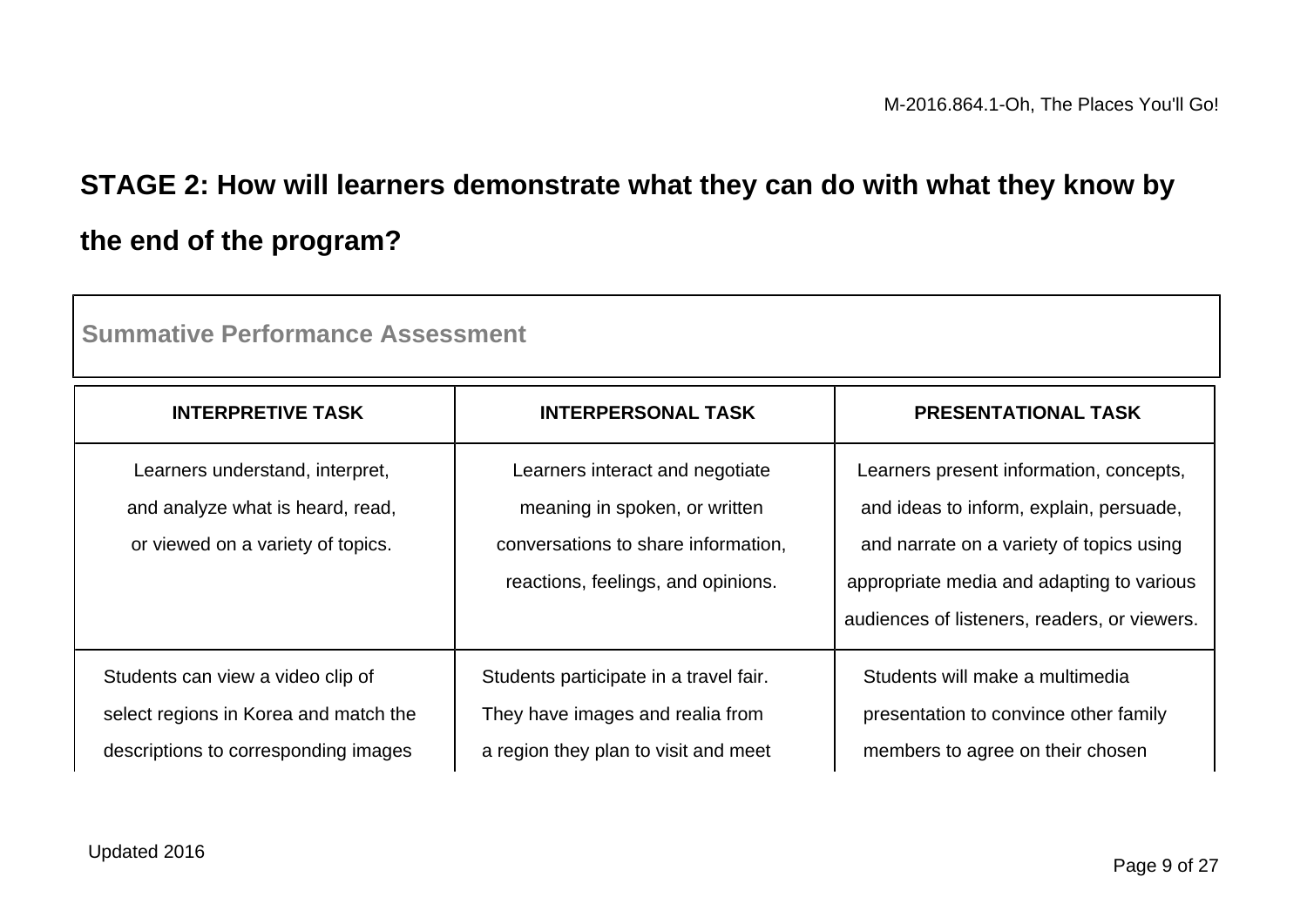(e.g., food, weather, geographical features, and landmarks).

others who are interested in traveling to that region or other areas. Students introduce themselves and exchange some personal information before answering questions about where they are going and what they will see and do in a region.

destinations and the trip. They will present basic information on the select destination (e.g., location, landmarks, food, weather), itineraries, and a list of activities that they would like to do with their family.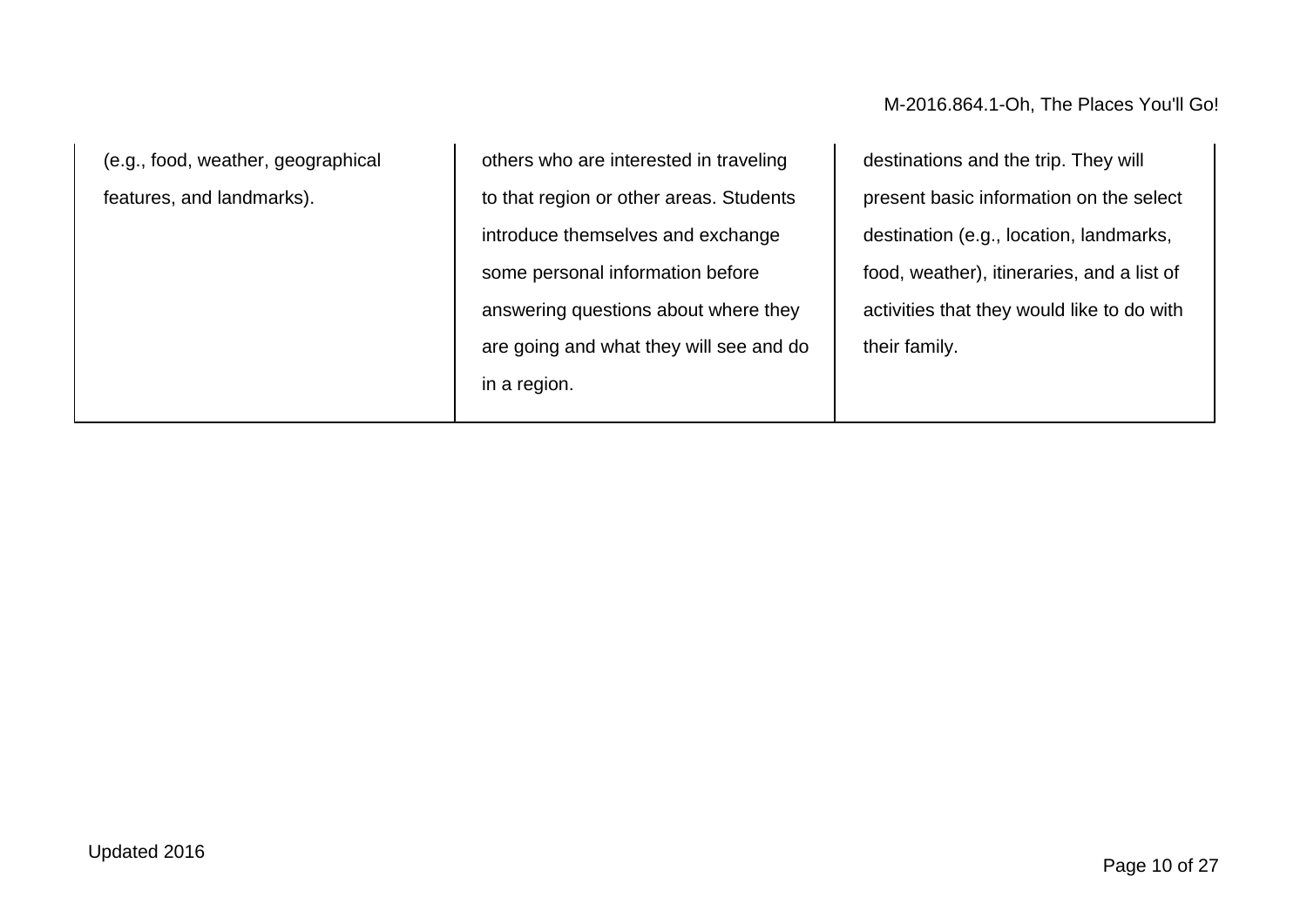# **STAGE 3: What will prepare learners to demonstrate what they can do with what they know?**

| No. | <b>Program Can-Do</b>          | Language, Culture, Content           | <b>Major Learning</b>                  |
|-----|--------------------------------|--------------------------------------|----------------------------------------|
|     | <b>Statements NCSSFL-</b>      | Learners need to use List the        | <b>Experiences &amp; Evidence</b>      |
|     | <b>ACTFL Can-Do Statements</b> | language chunks, vocabulary,         | Learners will experience &             |
|     | Learners canThese Can-Dos are  | grammatical structures, cultural     | demonstrateDescribe the key learning   |
|     | from Stage 1 Learning Targets. | knowledge, and content information   | tasks/activities/formative assessments |
|     |                                | that learners need to accomplish the | that allow learners to demonstrate     |
|     |                                | stated Can-Dos listed in column 1.   | that they can meet the stated Can-Do.  |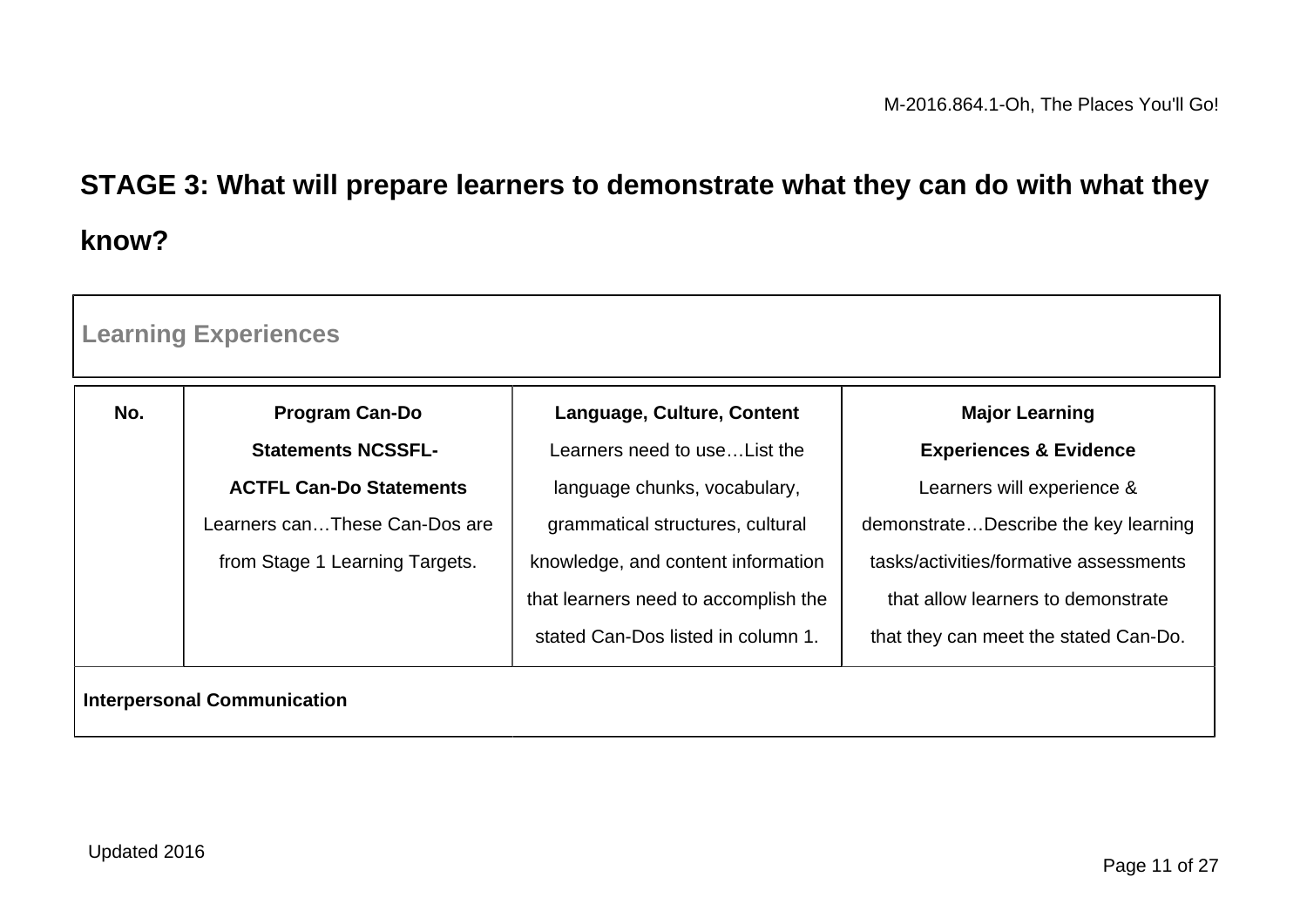|                | I can greet people I meet on my trip<br>using memorized phrases, proper<br>register, and appropriate cultural<br>gestures. | Hello; How are you? (안녕하세요)<br>Goodbye! (안녕히 가세요) Nice<br>to meet you. (만나서 반가워요/반<br>갑습니다) Culturally appropriate<br>language (register) and gestures<br>(bowing)                                                           | Students practice greetings using<br>an inner/outer circle strategy. The<br>teacher invites community members<br>(e.g., teaching assistants) to the class;<br>students greet each person using<br>appropriate titles and register, and<br>respond to their questions.                                                                                   |
|----------------|----------------------------------------------------------------------------------------------------------------------------|------------------------------------------------------------------------------------------------------------------------------------------------------------------------------------------------------------------------------|---------------------------------------------------------------------------------------------------------------------------------------------------------------------------------------------------------------------------------------------------------------------------------------------------------------------------------------------------------|
| $\overline{2}$ | I can exchange some personal<br>information, such as my name, age,<br>birthday, where I live.                              | My name is (제 이름은 이에<br>요/예요) What is your name? (이<br>름이 뭐예요?) My birthday is<br>(제 생일은 월 일이에요.) l<br>am years old. (저는 살이에<br>요.) How old are you? (몇 살이<br>에요?) I live in  (저는 에 살아<br>요.) Nationality: Korean, American, | Students meet several different people<br>on their trip. They first interact as<br>themselves and get to know each other.<br>They then assume the identities of others<br>they are likely to meet. Assuming the<br>roles of various people they may meet on<br>their trip, students talk with one another<br>to find the identity of each person in the |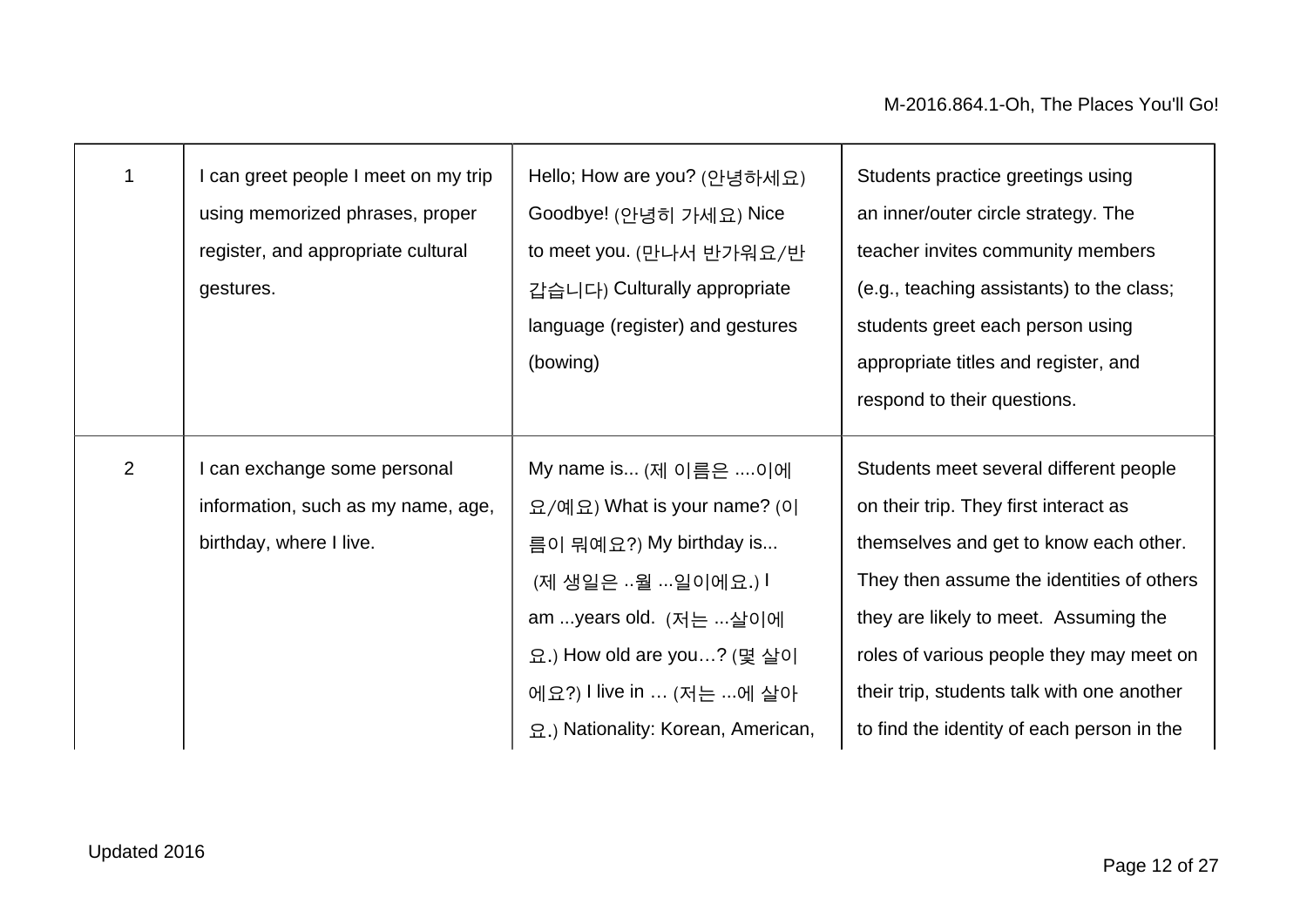|  | Chinese, Japanese, etc. (한국인/       | class. They complete a Find Someone       |
|--|-------------------------------------|-------------------------------------------|
|  | 한국 사람, 미국인/미국 사람, 중국                | Who survey sheet. Information gap         |
|  | 인/중국 사람, 일본인/일본 사람,                 | task: Distribute pictures of different    |
|  | ) Culturally appropriate language   | people (e.g., teaching assistants or      |
|  | (register) and gestures (bowing and | celebrities) to the students. The teacher |
|  | proper eye contact)                 | should create a fact card that has        |
|  |                                     | basic information about the people, but   |
|  |                                     | should not share this information with    |
|  |                                     | the students until they have completed    |
|  |                                     | the activity. Working in pairs, students  |
|  |                                     | discuss the photo to come to agreement    |
|  |                                     | on the person's age, whereabouts, and     |
|  |                                     | nationality. Once the students have       |
|  |                                     | decided on the information they feel is   |
|  |                                     | correct based on the photo, they confirm  |
|  |                                     | with the actual facts.                    |
|  |                                     |                                           |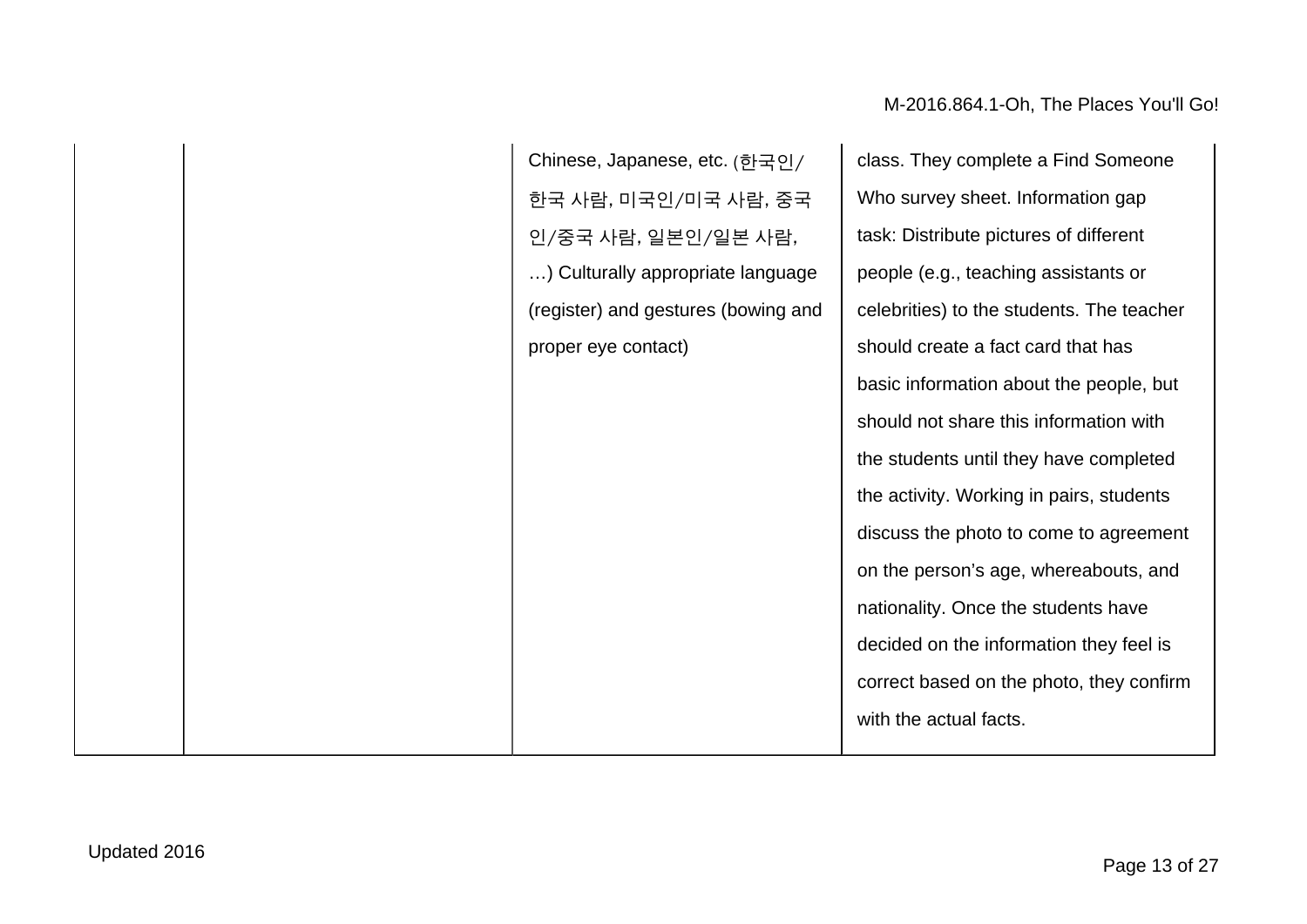| 3              | I can exchange information about       | Names of Cities including Seoul   | Students brainstorm the cities they know    |
|----------------|----------------------------------------|-----------------------------------|---------------------------------------------|
|                | the cities that I know and the one     | know  (cities) ((을/를) 알아요.) l     | and create a concept map of ideas           |
|                | I woud like to visit, with the help of | like ( (을/를) 좋아해요.) Where         | about places in Seoul they might like to    |
|                | visuals.                               | is it? (어디에 있어요?) It's in (city). | visit. Three-step interview: Divide four-   |
|                |                                        | (에 있어요.) Where do you go?         | member groups into two pairs: A and         |
|                |                                        | (어디(에) 가요?) I am going/ go to     | B, C and D. In step 1, A interviews B       |
|                |                                        | (에 가요.)                           | while C interviews D. In step 2, reverse    |
|                |                                        |                                   | roles: B interviews A while D interviews    |
|                |                                        |                                   | C. In step 3, share-around: each person     |
|                |                                        |                                   | shares information about his/her partners   |
|                |                                        |                                   | in the group of 4 about the cities they     |
|                |                                        |                                   | want to visit.                              |
|                |                                        |                                   |                                             |
| $\overline{4}$ | I can ask and respond to some          | Where is (this place)? (여기가 어     | Students work in small groups to discuss    |
|                | simple questions about Seoul, such     | 디예요?) It is  (여기는 이에              | the pictures of the target places in Seoul. |
|                | as the location, landmarks, food,      | 요/예요.) How is (the weather)?      | Each student has one picture. They ask      |
|                |                                        |                                   |                                             |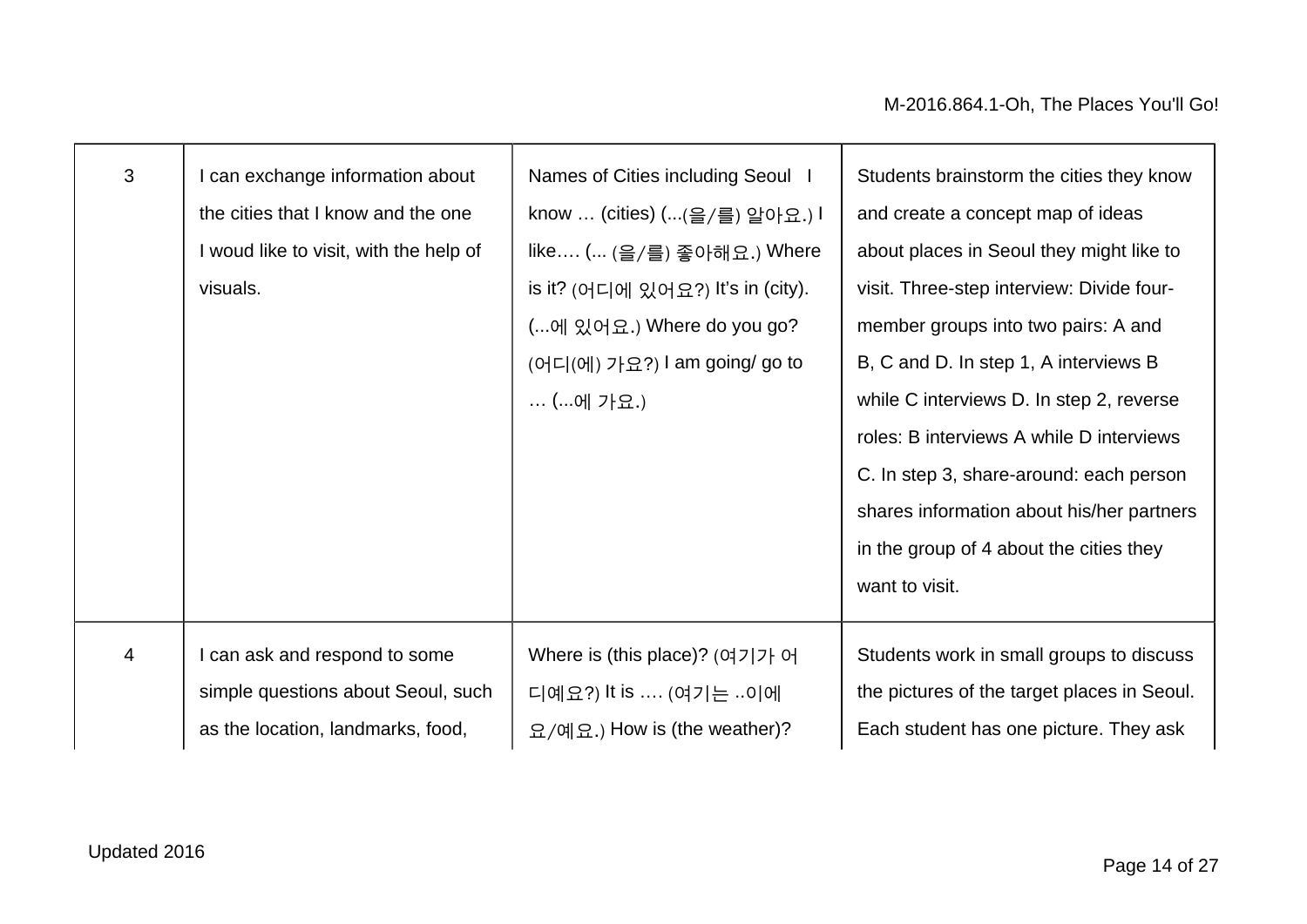M-2016.864.1-Oh, The Places You'll Go!

weather, geographical features (i.e., mountain, river, ocean, etc.).

(날씨가 어때요?) The weather is warm/hot/cold/good/rainy. (따뜻해 요/더워요/추워요/좋아요/ 비가 와요.) Is there .......( e.g., a river/ mountain/sea?) --- there is .... (강/ 산/바다... 있어요) What is this ….? (이게 뭐예요?) It is …(그건 ...이에 요/예요.) Names of Korean food (불고기, 갈비, 비빔밥, 떡볶이, 냉 면…) How's the food? (음식이 어 때요?) It is tasty. ( 맛있어요.) What food do you like? (무슨 음식 좋아 해요?)- I like…. (food). ((...) 좋아해 요.) Please give me …'… 주세요.' How much is it? '얼마예요?' It is … won (-원이에요) Korean currency:

and answer questions to learn more about the places on the images. Each student is given a visual image of a featured food or a dish of the city they are visiting. Students mingle to identify foods they like and foods they want to try. Set up a market/store with authentic items from the target culture. Acting as sellers and buyers, students role play a simple transactions (e.g., buying snack).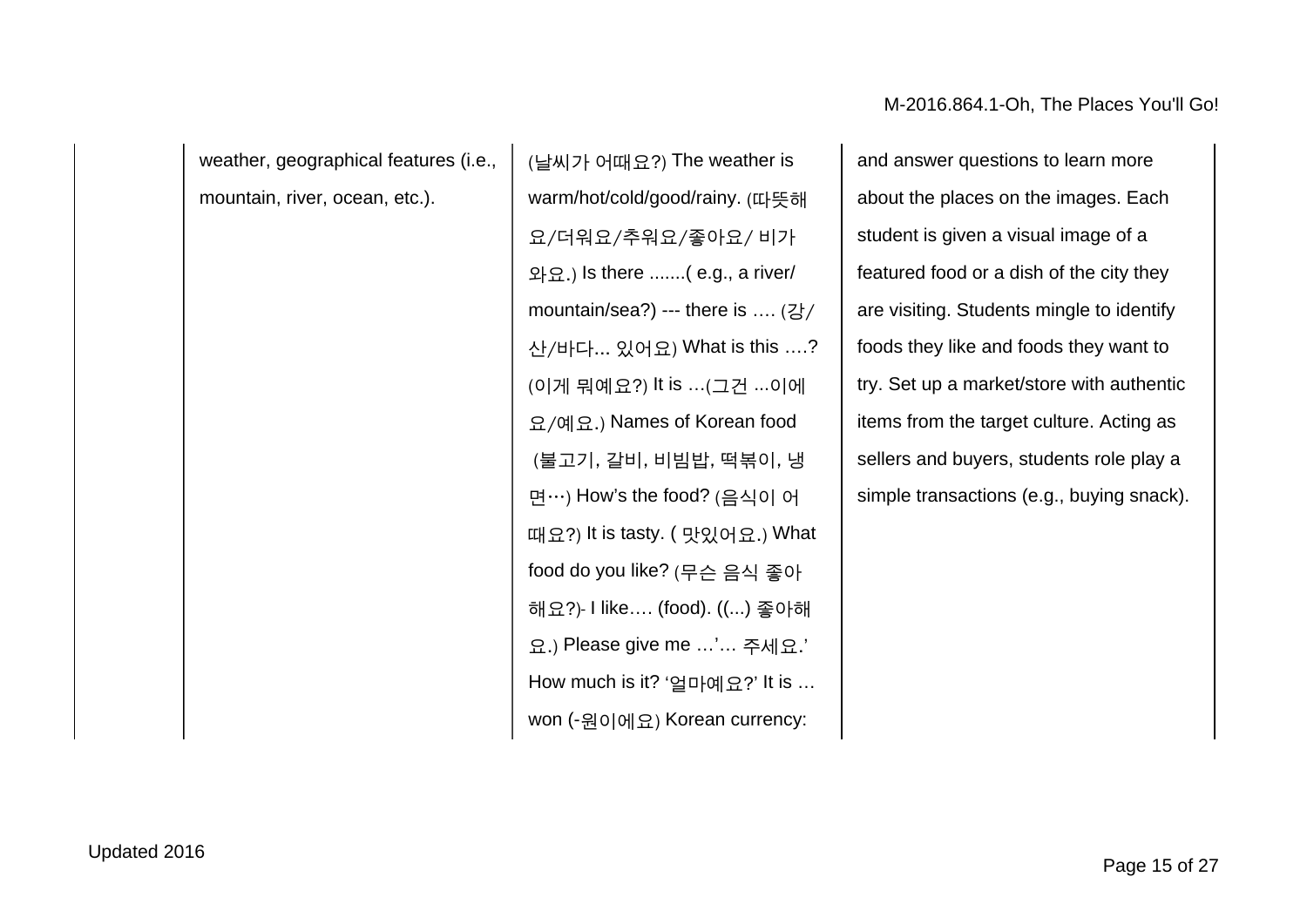### M-2016.864.1-Oh, The Places You'll Go!

|                               |                                                                                                                        | Won Culturally appropriate gestures<br>(e.g., expressing likes/dislikes)                                                       |                                                                                                                                                                                                                                                                                                                                                                                                                                                                                                                |
|-------------------------------|------------------------------------------------------------------------------------------------------------------------|--------------------------------------------------------------------------------------------------------------------------------|----------------------------------------------------------------------------------------------------------------------------------------------------------------------------------------------------------------------------------------------------------------------------------------------------------------------------------------------------------------------------------------------------------------------------------------------------------------------------------------------------------------|
| <b>Interpretive Listening</b> |                                                                                                                        |                                                                                                                                |                                                                                                                                                                                                                                                                                                                                                                                                                                                                                                                |
| 5                             | can recognize and sometimes<br>understand basic information<br>conveyed by words and phrases<br>that I have memorized. | Expressions of self-introduction<br>Seasons, months, days of the week<br>Weather Means of transportation<br>Food name Clothing | Students design and assemble a word<br>wall for the classroom to display key<br>vocabulary. The teacher uses different<br>words and phrases and students take<br>turns pointing to what the teacher is<br>saying. Gradually students take over<br>calling the words and phrases. Students<br>are given a bag with a set of images<br>(e.g., clothing, means of transportation,<br>and/or weather expressions). Each<br>student holds up the correct image when<br>it is called. Clothing activity: The teacher |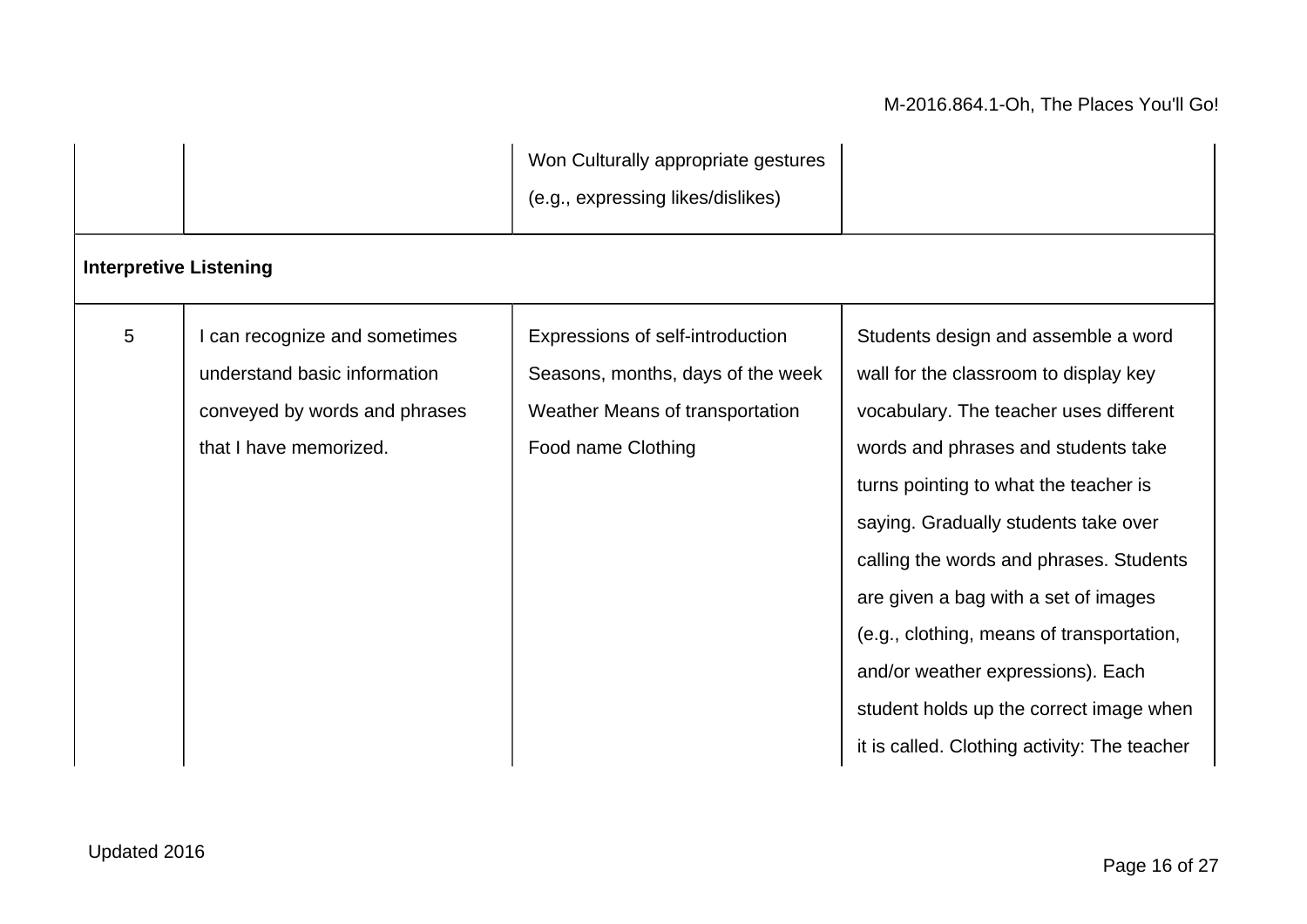|   |                                                                                                                          |                                                                                                                                | distributes small pictures of clothing                                                                                                                                                                                                                                                                                 |
|---|--------------------------------------------------------------------------------------------------------------------------|--------------------------------------------------------------------------------------------------------------------------------|------------------------------------------------------------------------------------------------------------------------------------------------------------------------------------------------------------------------------------------------------------------------------------------------------------------------|
|   |                                                                                                                          |                                                                                                                                | items to the students and a category                                                                                                                                                                                                                                                                                   |
|   |                                                                                                                          |                                                                                                                                | grid. As he/she calls out the name of an                                                                                                                                                                                                                                                                               |
|   |                                                                                                                          |                                                                                                                                | item, the students place the items in pre-                                                                                                                                                                                                                                                                             |
|   |                                                                                                                          |                                                                                                                                | determined categories (hot weather or                                                                                                                                                                                                                                                                                  |
|   |                                                                                                                          |                                                                                                                                | cold weather; in August or in January).                                                                                                                                                                                                                                                                                |
| 6 | can sometimes understand simple<br>questions or statements on familiar<br>topics related to biographical<br>information. | Hello. How are you? What is your<br>name? How old are you? Where<br>do you live? Where are you going?<br>Where is it? It is in | Each student receives a bag with<br>sentence strips in the target language.<br>Each sentence strip is a response to<br>a personal identity question. As the<br>teacher reads a question or makes<br>a comment, the students find the<br>corresponding response and they stand<br>up when they are ready to display the |
|   |                                                                                                                          |                                                                                                                                | sentence strip.                                                                                                                                                                                                                                                                                                        |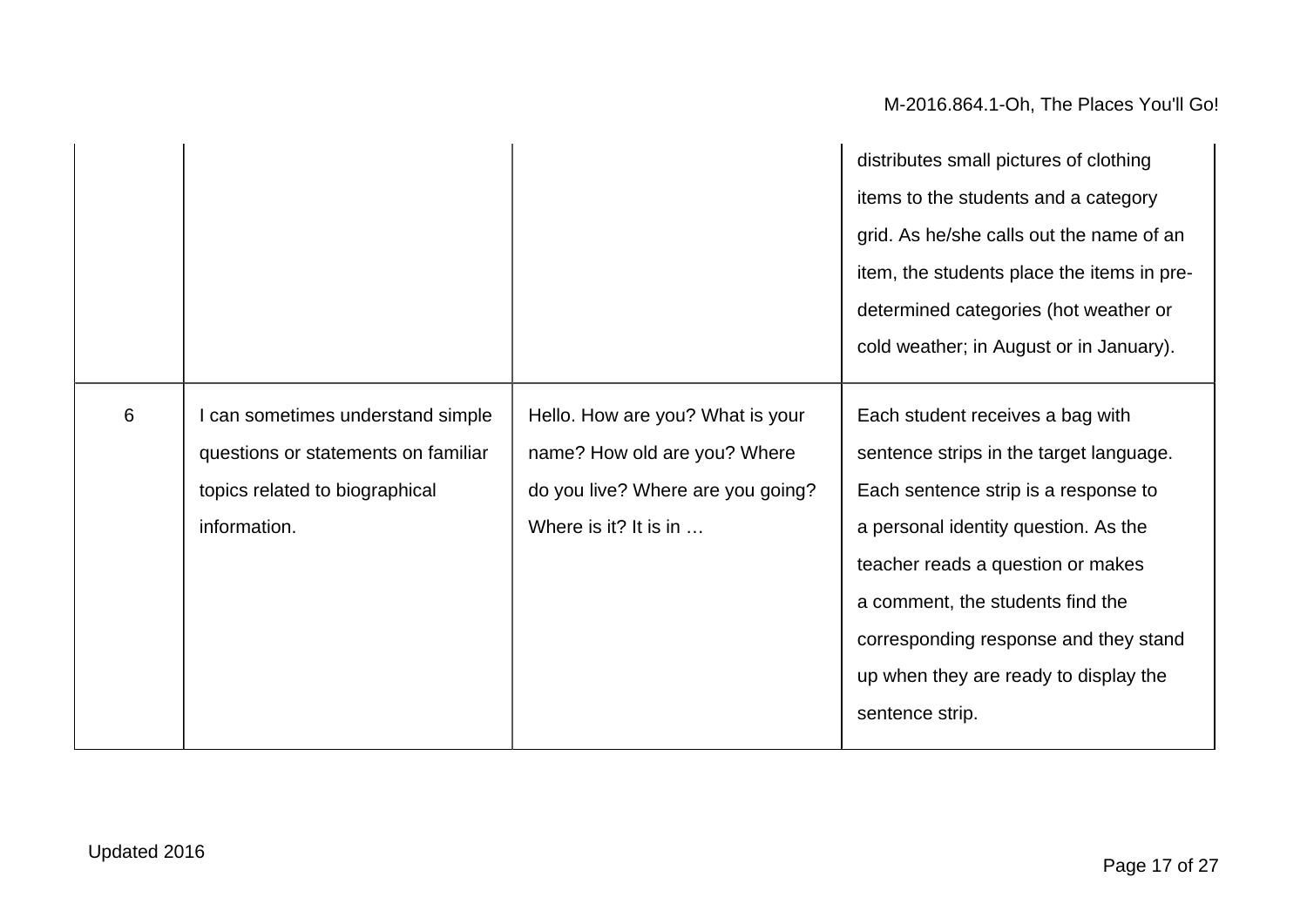| $\overline{7}$              | I can understand simple information<br>about the target city when<br>presented with maps, pictures, and<br>graphs. | Mountain, river, sea Seasons &<br><b>Weather Names of Landmarks</b><br><b>Food Names</b>                            | The teacher creates a map of different<br>places with corresponding images of<br>food and weather. The teacher will<br>provide basic information about each<br>place, and students will point to the<br>image that matches the presented<br>information. |
|-----------------------------|--------------------------------------------------------------------------------------------------------------------|---------------------------------------------------------------------------------------------------------------------|----------------------------------------------------------------------------------------------------------------------------------------------------------------------------------------------------------------------------------------------------------|
| <b>Interpretive Reading</b> |                                                                                                                    |                                                                                                                     |                                                                                                                                                                                                                                                          |
| 8                           | I can recognize words, phrases,<br>and characters with the help of<br>visuals.                                     | Place names / Landmarks Food<br>names Weather expressions<br>Months and seasons Clothing<br>Means of transportation | Students will read authentic text and<br>match simple descriptions of weather<br>and clothing to images. Working in<br>pairs, students organize clothing and<br>supplies for the trip into categories<br>that they select. They then post their          |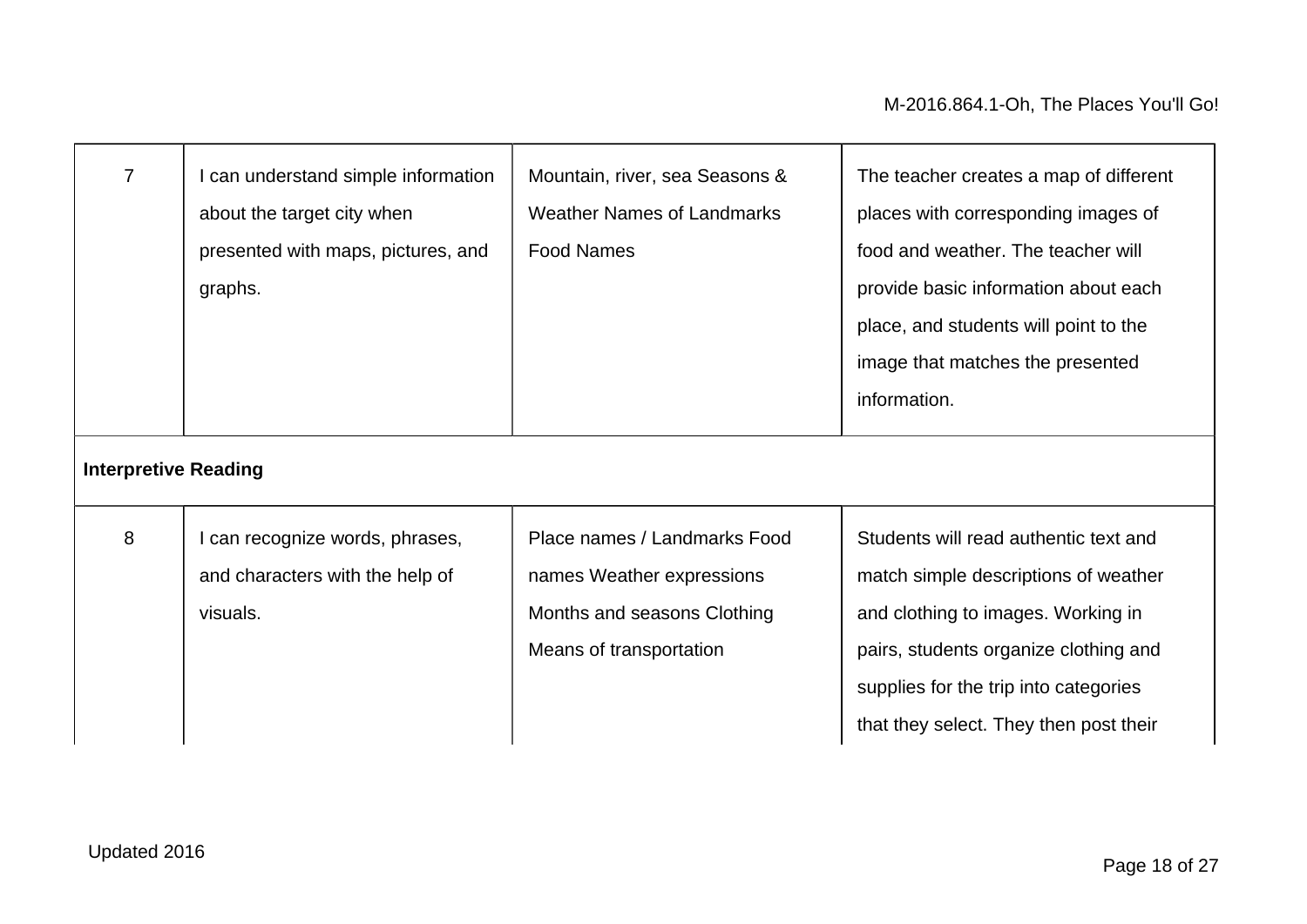9 | I can recognize words, phrases, and characters when I associate them with things I already know. I can sometimes understand short, simple descriptions with the help of maps, pictures, or graphs.

Place names / Landmarks Food names Weather expressions Months and seasons Clothing Means of transportation

category grids around the classroom for classmates to view and compare with their own.

Students visit a target-language weather website. They read the website and find information about their target place to visit. Based on the information, students complete the information chart by drawing corresponding images. Students read a travel brochure or promotional flyer about Korean cities. They answer a series of questions in English about what they learned about the cities. Complete Game: Students work in pairs. One tells the other one about his/her preference about Korean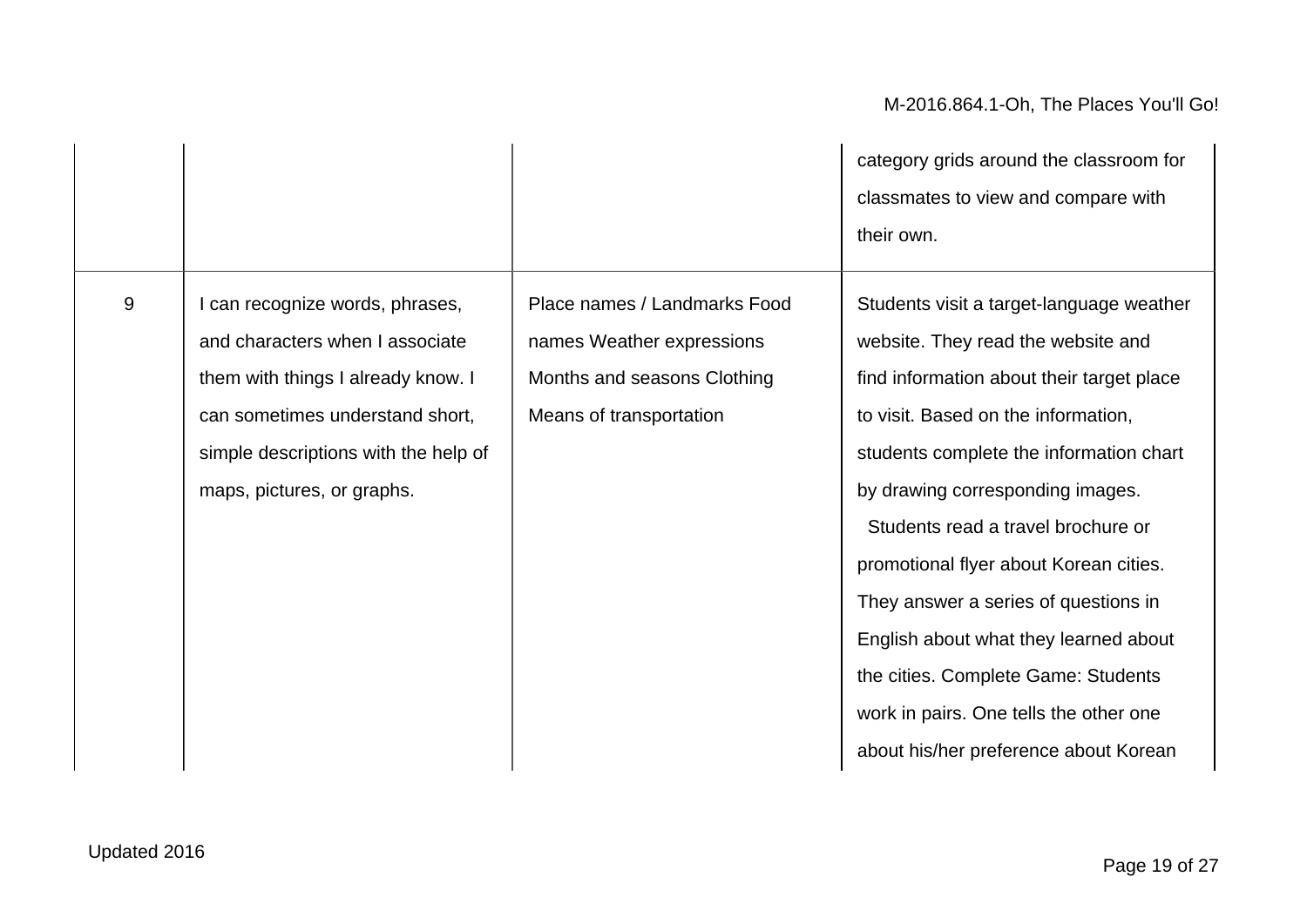|                 |                                  |                             | food. And then the other one recognizes<br>the food entrée on the Korean menu,<br>pointed it out his/her partner to see if it is |
|-----------------|----------------------------------|-----------------------------|----------------------------------------------------------------------------------------------------------------------------------|
|                 |                                  |                             | correct. One point for this pair.                                                                                                |
|                 | <b>Presentational Speaking</b>   |                             |                                                                                                                                  |
| 10 <sup>°</sup> | can state my name, age, where I  | My name is (제 이름은 이에요/      | Students introduce themselves to the                                                                                             |
|                 | live, and my travel destination. | 예요.) I am  years old. ((저는) | entire group using culturally appropriate                                                                                        |
|                 |                                  | 살이에요.) I live in ((저는) 에 살  | language and gestures. "Four Squares":                                                                                           |
|                 |                                  | 아요.) I want to go to (에 가고  | Each students divide a sheet of                                                                                                  |
|                 |                                  | 싶어요.)                       | paper into four boxes/squares. For                                                                                               |
|                 |                                  |                             | each square, students will describe                                                                                              |
|                 |                                  |                             | themselves in the form of drawing                                                                                                |
|                 |                                  |                             | or symbols. Students share simple                                                                                                |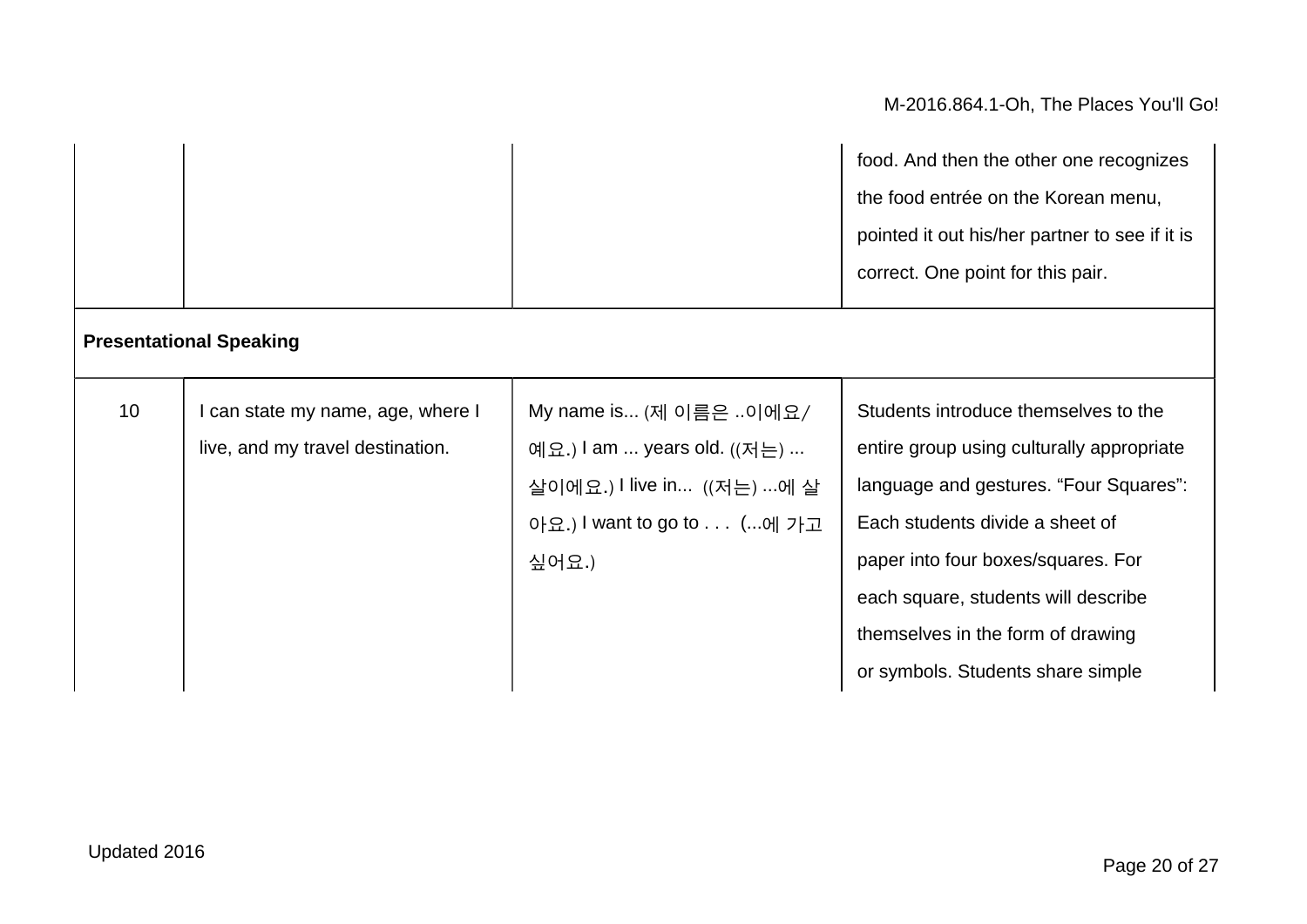|    |                                                                                                                                 |                                                                                                                                                                                                                                       | biographical lyrics (to a K-pop song) with<br>accompanying visuals with classmates.                                                                                                                                                                                                                                                                                                                                                                                                                                                                                      |
|----|---------------------------------------------------------------------------------------------------------------------------------|---------------------------------------------------------------------------------------------------------------------------------------------------------------------------------------------------------------------------------------|--------------------------------------------------------------------------------------------------------------------------------------------------------------------------------------------------------------------------------------------------------------------------------------------------------------------------------------------------------------------------------------------------------------------------------------------------------------------------------------------------------------------------------------------------------------------------|
| 11 | I can state some weather<br>expressions, name the seasons<br>that pertain to the regions I will visit<br>in the target country. | Seasons (봄, 여름, 가을, 겨울)<br>Months of the year (일월, 이월,<br>십이월) Weather: It is hot/cold/<br>good/raining/snowing.((날씨가) 추<br>워요/더워요/좋아요, 비가 와요/ 눈<br>이 와요.) In (place) it is cold, but it's<br>warm here. (은/는 추워요. 그런<br>데 은/는 따뜻해요.) | Students draw weather maps of the<br>region(s) they will visit. They film<br>themselves reporting on the weather and<br>comparing conditions with those in the<br>area where they live in the United States.<br>Follow the pattern: Working in small<br>groups, students follow a pattern given<br>by the teacher. Each student says three<br>sentences that include a month, season,<br>and weather expression. For example:<br>It is February. It is winter. It is snowing.<br>It is April. It is spring. It is raining. Given<br>a weather condition, students make a |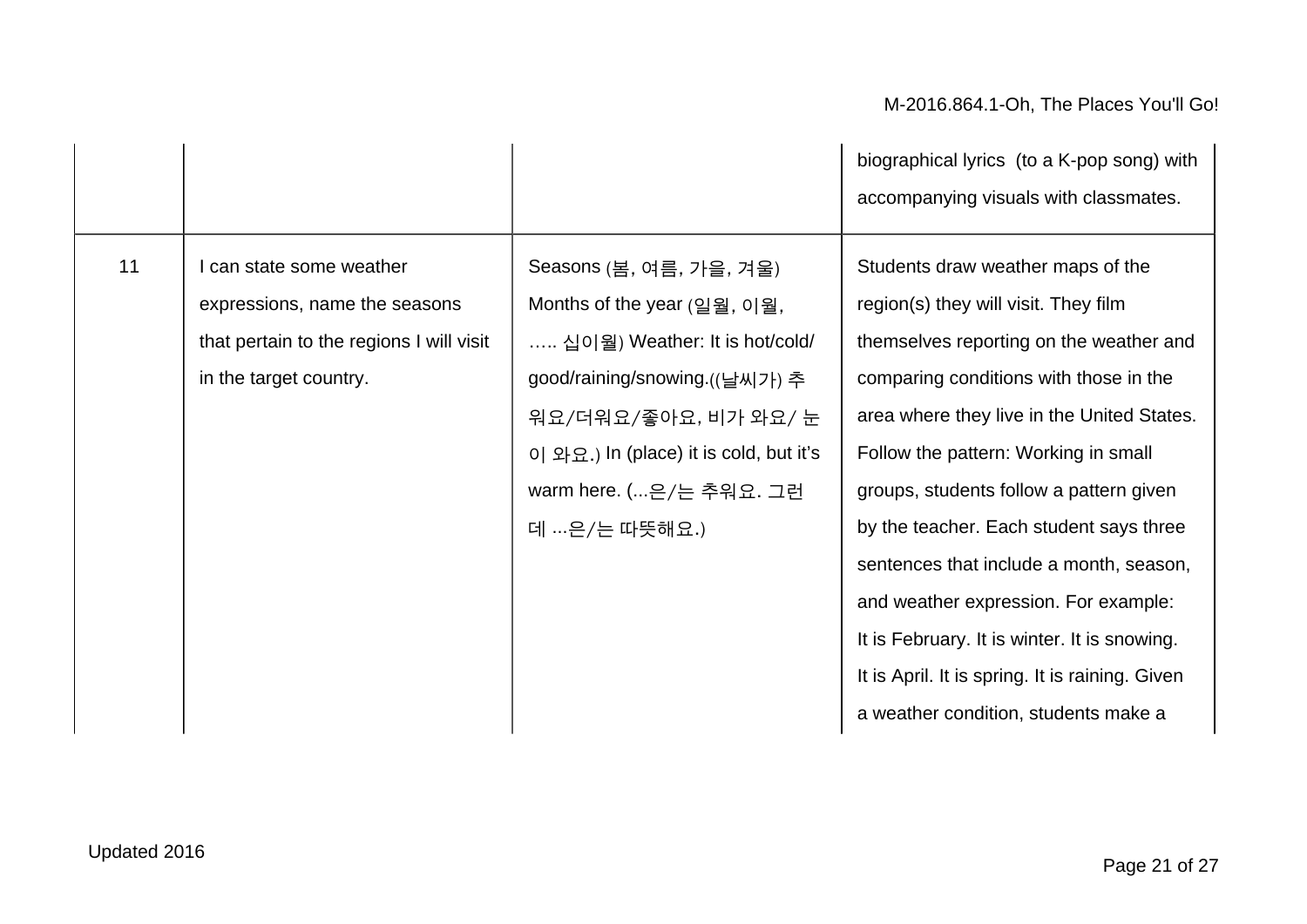|    |                                                                                    |                                                                                                                                                                                                                                | simple list of what they might wear or<br>pack and what they might do.                                                                                                                                                                                                                                                                                                                                                                                                |
|----|------------------------------------------------------------------------------------|--------------------------------------------------------------------------------------------------------------------------------------------------------------------------------------------------------------------------------|-----------------------------------------------------------------------------------------------------------------------------------------------------------------------------------------------------------------------------------------------------------------------------------------------------------------------------------------------------------------------------------------------------------------------------------------------------------------------|
| 12 | I can identify the location of the<br>target city, using memorized<br>expressions. | Country names: Korea, China,<br>Japan, America (한국, 중국, 일본,<br>미국) Relative Location: Above,<br>Below, Next to  (위, 아래/밑, 옆)<br>It (the city) is in  (에 있어요.) It<br>takes  hours. (시간 걸려요.)<br>Transportation: by plane (비행기로) | Students create a brief podcast<br>introducing whether the target city is<br>and how to get there. Each student<br>posts one image (e.g., a map of Korea<br>with Seoul highlighted) and makes an<br>initial recording regarding the location.<br>Once the initial recording is made, three<br>additional students must comment or<br>ask questions. The original author then<br>records the final podcast incorporating<br>the additional detail suggested by others. |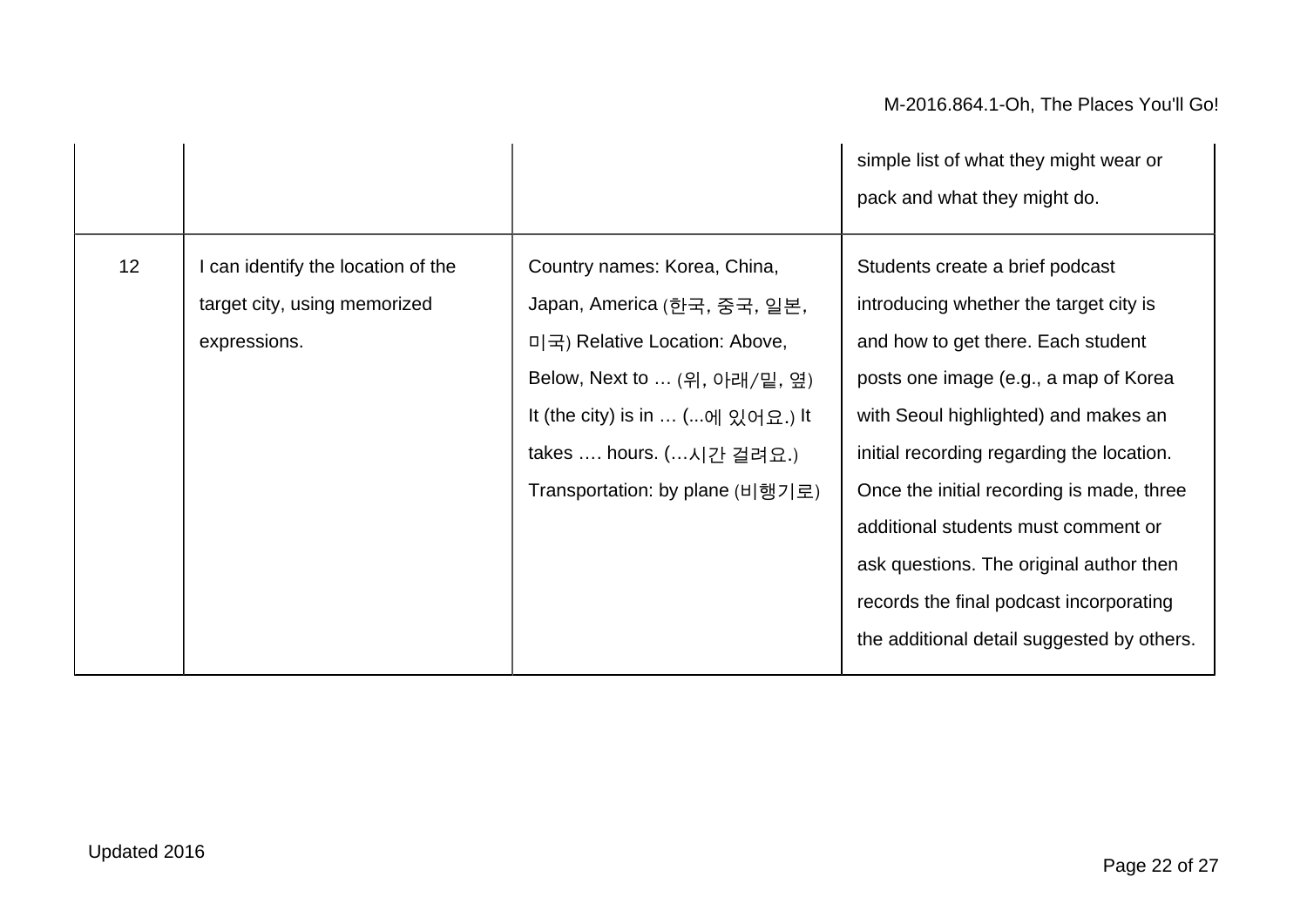| 13 | I can name landmarks and cultural | (Name of landmarks) is  (여기는                       | The teacher selects a variety of pictures   |
|----|-----------------------------------|----------------------------------------------------|---------------------------------------------|
|    | products (e.g., food and events)  | 이에요/예요) (명동/ 홍대 입구/                                | that represent images of different          |
|    | from the pictures of the city.    | 인사동, 이태원, 남산, 한강공원)                                | countries as well as of the target city.    |
|    |                                   | (Name of food) is delicious. $( \ldots 0 \mid / )$ | Students work in small groups. Each         |
|    |                                   | 가 맛있어요.) Events: concerts                          | group selects a couple of pictures          |
|    |                                   | (콘서트) (Name of event) is fun. (                    | that are of interest to them. They work     |
|    |                                   | 이/가 재미있어요.) This is (Name                          | together to describe the pictures.          |
|    |                                   | of food). (이건 이에요/예요.)                             | Students work in a group to share           |
|    |                                   | Introducing cultural products such                 | information about a picture of their select |
|    |                                   | as traditional houses/palaces, food,               | landmark, which shows a cultural event      |
|    |                                   | dancing, and costumes                              | in the landmark. They name what they        |
|    |                                   |                                                    | see in the event. Students work together    |
|    |                                   |                                                    | in small groups to present a local dish to  |
|    |                                   |                                                    | the class. If possible, they prepare the    |
|    |                                   |                                                    | dish taking pictures at each step. They     |
|    |                                   |                                                    | then explain what is in the dish, showing   |
|    |                                   |                                                    |                                             |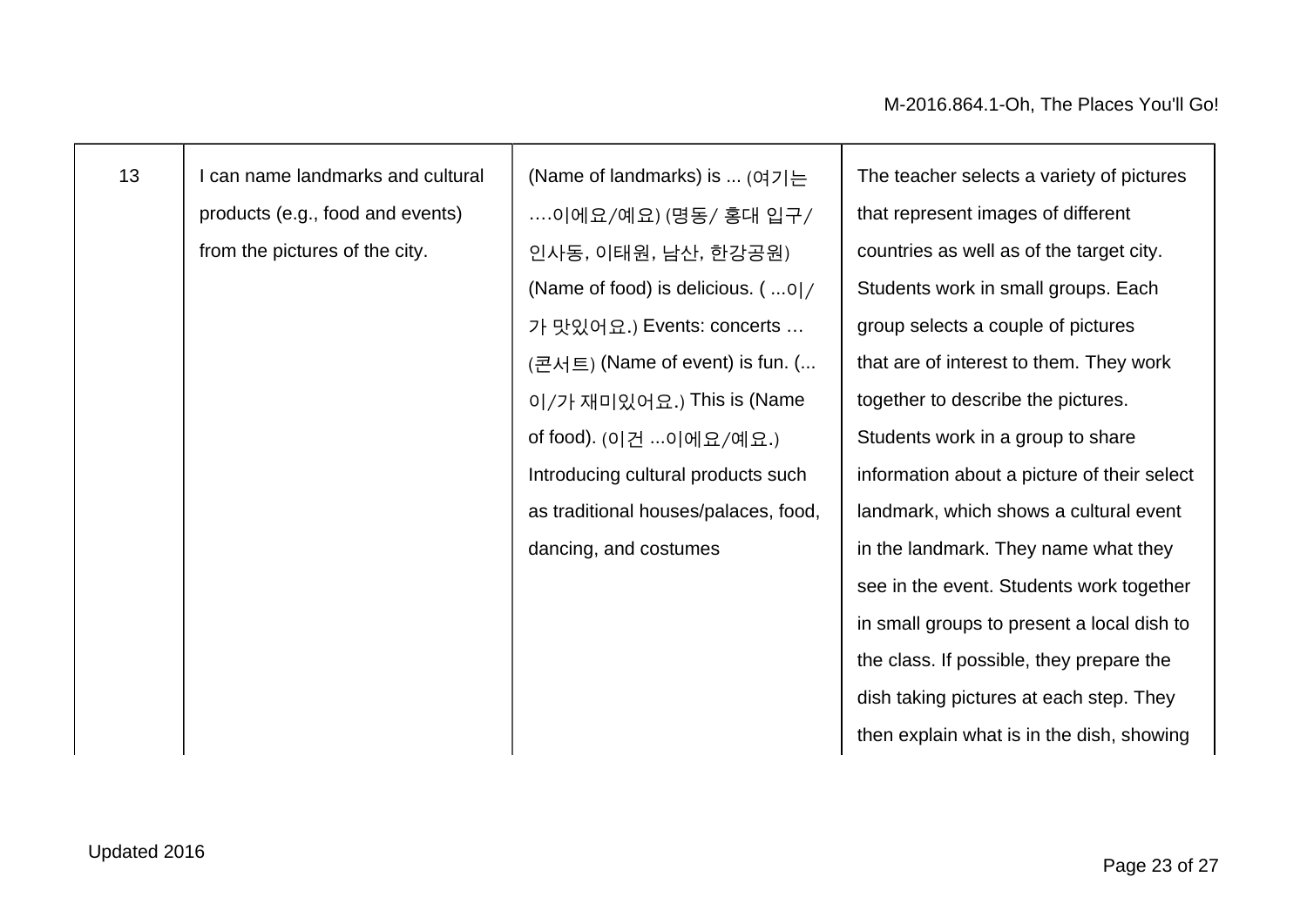|    |                                                                                                     |                                                                                                                                                                        | appropriate images. They conclude by<br>giving their opinions of the dish (e.g.,<br>likes/dislikes).                                                                        |
|----|-----------------------------------------------------------------------------------------------------|------------------------------------------------------------------------------------------------------------------------------------------------------------------------|-----------------------------------------------------------------------------------------------------------------------------------------------------------------------------|
|    | <b>Presentational Writing</b>                                                                       |                                                                                                                                                                        |                                                                                                                                                                             |
| 14 | I can fill out a form with some basic<br>personal information when applying<br>for a passport/visa. | Words: Passport, Visa (여권, 비자)<br>Name (이름; 제 이름은 이에요/<br>예요) Male/female (남자예요/여자<br>예요) Age (나이; -살이에요) Date of<br>birth (생일; -월-일이에요) Nationality<br>(국적; 나라 사람이에요) | Students prepare a mock passport<br>and/or a visa for travel. They write the<br>personal information required for these<br>documents.                                       |
| 15 | I can make a simple schedule for<br>the trip to the city I would like to<br>visit.                  | Dates $(1\frac{31}{2},)$ I will come to $($<br>에 와요) I will go to (에 가요.)<br>Transportation: by plane, bus, train,<br>ship, car (비행기/버스/기차/                            | Students work in groups to design a<br>simple itinerary (in the form of a chart)<br>illustrating the departure/ return dates<br>and transportations for the trip. They also |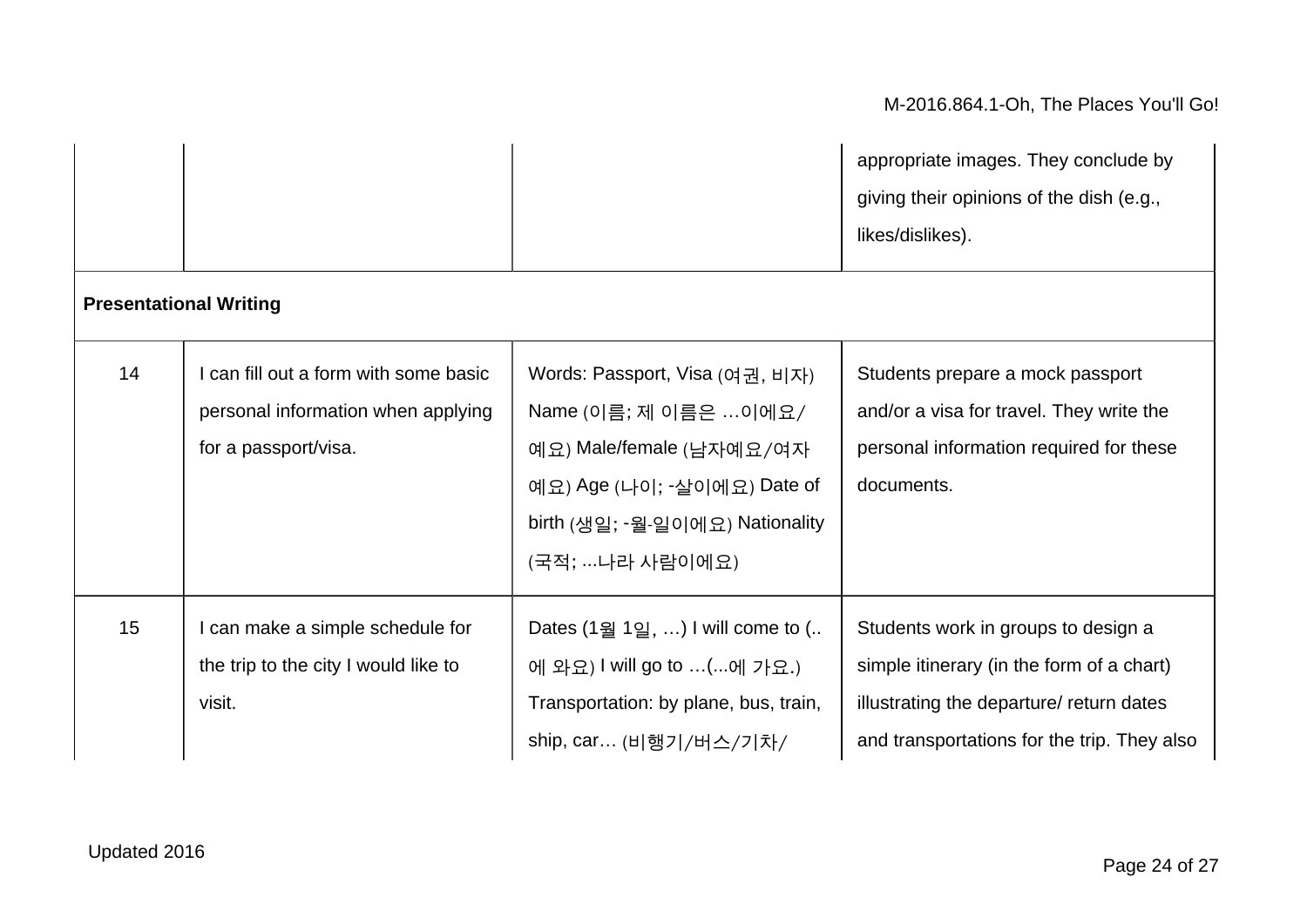|    |                                | 배/차로 가요.) Time expressions:            | mark their preferred activities on their    |
|----|--------------------------------|----------------------------------------|---------------------------------------------|
|    |                                | at time/minutes ( - 시 - 분에) Hotel      | itinerary.                                  |
|    |                                | names Activities: watch/sightsee; to   |                                             |
|    |                                | eat, to sleep, to get up, to buy, etc. |                                             |
|    |                                | (봐요, 먹어요, 자요, 일어나요, 사                  |                                             |
|    |                                | 요…)                                    |                                             |
| 16 | I can write captions about the | Place names/landmarks Food             | Students write the name of place for        |
|    | pictures of the select city.   | name Weather expressions Events:       | each picture. Students create a memory      |
|    |                                | concerts  (콘서트) Activities:            | wall of images. They work together          |
|    |                                | listen to music/dance/do exercise/     | to caption the images using as much         |
|    |                                | eat, etc. (음악 들어요/춤춰요/운                | language as they can. The teacher may       |
|    |                                | 동해요/(음식) 먹어요 ) Culture:                | provide sentence starters. For example:     |
|    |                                | traditional /pop music and dance       | This is Han River. It is pretty. It's warm. |
|    |                                |                                        | There is a concert. People are listening    |
|    |                                |                                        | to music.                                   |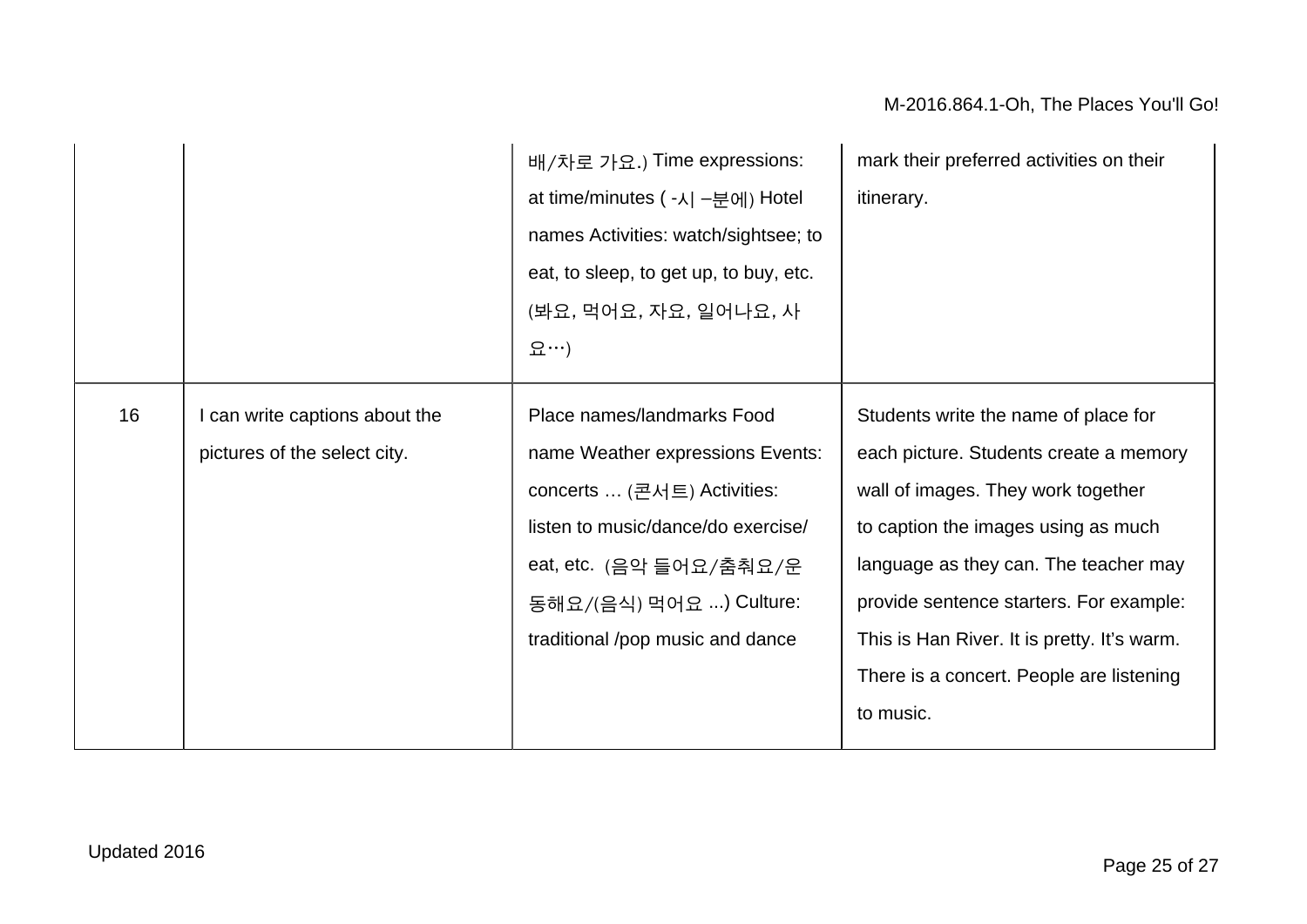| 17 | I can prepare a packaging list for<br>the things I will bring with me. | Clothing: hats/caps, pants, shirts,<br>skirts, shorts, socks, coats, shoes,<br>sunglasses, etc. (모자, 바지, 셔츠, | Students work together in groups to<br>create a packing list using the image.<br>Students name the clothing and other |
|----|------------------------------------------------------------------------|--------------------------------------------------------------------------------------------------------------|-----------------------------------------------------------------------------------------------------------------------|
|    |                                                                        | 치마, 반바지, 코트, 신발, 선글라스,<br>) Other items for trave- passport,                                                 | items to bring with them to the trip.                                                                                 |
|    |                                                                        | money, books, camera (여권, 돈,<br>책, 카메라)                                                                      |                                                                                                                       |

### **Materials & Other Resources**

1. map of Korea; & world map 2. Korean currency bills 3. souvenirs 4. Korean calendar 5. travel brochures and promotional flyers 6. videos and websites featuring weather forecast and tourist attractions 7. grocery market ads & restaurant menus 8. flight/train schedules, etc. 9. Websites: (1) www.menupan.com (Korean tour sites and recipes) (2) www.visitkorea.or.kr (Tour to Korea) (3) www.visitseoul.net (Information on Seoul) (4) http://www.hotelscombined.co.kr (Hotel/flight information) (5) https://www.tripadvisor.co.kr (Hotel/flight information) (6) www.kweather.co.kr (Weather in Korea) (7) www.sejonghakdang.org (Online instructional modules for Korean language studies)